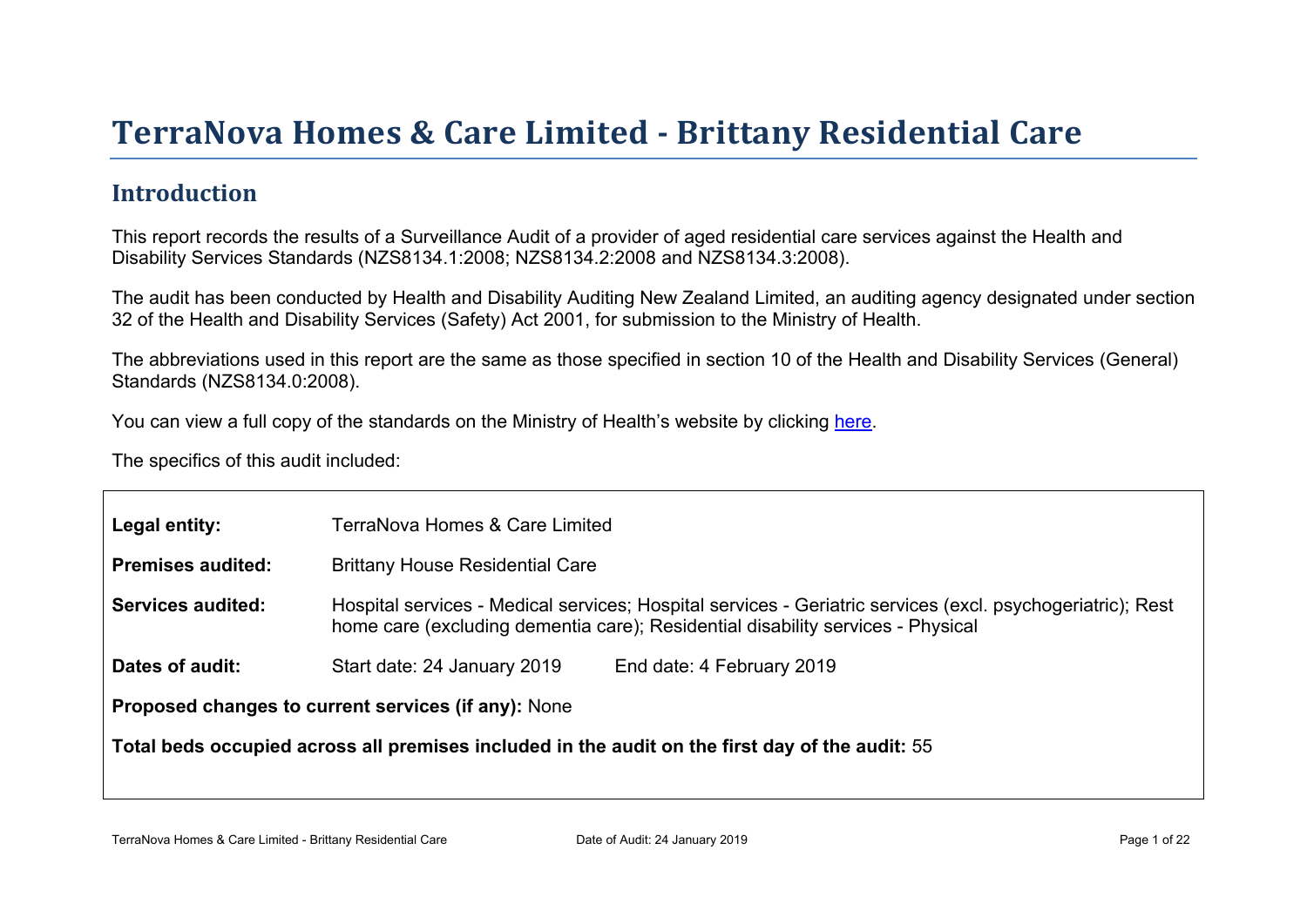## **Executive summary of the audit**

### **Introduction**

This section contains a summary of the auditors' findings for this audit. The information is grouped into the six outcome areas contained within the Health and Disability Services Standards:

- consumer rights
- organisational management
- continuum of service delivery (the provision of services)
- safe and appropriate environment
- restraint minimisation and safe practice
- infection prevention and control.

As well as auditors' written summary, indicators are included that highlight the provider's attainment against the standards in each of the outcome areas. The following table provides a key to how the indicators are arrived at.

#### **Key to the indicators**

| <b>Indicator</b> | <b>Description</b>                                                                                                                        | <b>Definition</b>                                                                       |
|------------------|-------------------------------------------------------------------------------------------------------------------------------------------|-----------------------------------------------------------------------------------------|
|                  | Includes commendable elements above the required<br>levels of performance                                                                 | All standards applicable to this service fully attained with<br>some standards exceeded |
|                  | No short falls                                                                                                                            | Standards applicable to this service fully attained                                     |
|                  | Some minor shortfalls but no major deficiencies and<br>required levels of performance seem achievable without<br>extensive extra activity | Some standards applicable to this service partially<br>attained and of low risk         |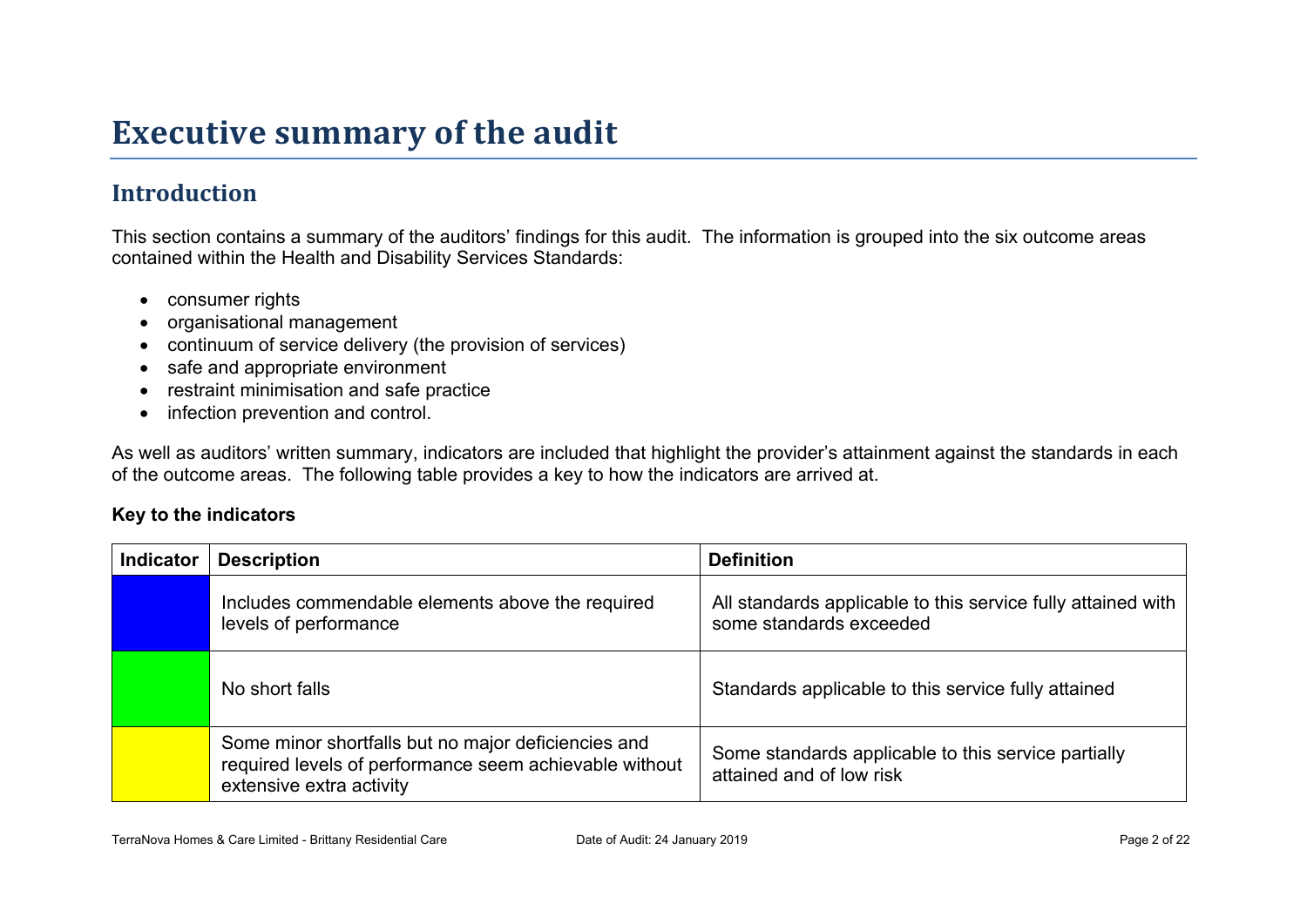| <b>Indicator</b> | <b>Description</b>                                                                              | <b>Definition</b>                                                                                                               |
|------------------|-------------------------------------------------------------------------------------------------|---------------------------------------------------------------------------------------------------------------------------------|
|                  | A number of shortfalls that require specific action to<br>address                               | Some standards applicable to this service partially<br>attained and of medium or high risk and/or unattained<br>and of low risk |
|                  | Major shortfalls, significant action is needed to achieve<br>the required levels of performance | Some standards applicable to this service unattained<br>and of moderate or high risk                                            |

#### **General overview of the audit**

TerraNova Homes & Care Limited - Brittany Residential Care is certified to provide rest home, hospital (geriatric and medical) and residential disability – physical level care for up to 62 residents. On the day of the audit, there were 55 residents.

This unannounced surveillance audit was conducted against a subset of the Health and Disability Standards and the contract with the district health board. The audit process included the review of resident's and staff files, observations and interviews with residents, relatives, staff, management and general practitioner.

The facility manager is appropriately qualified and experienced and is supported by a clinical manager. Feedback from residents and relatives was positive.

One of two shortfalls identified at the previous audit have been addressed. This was around family communication. Further improvements continue to be required around call bell access for residents.

This audit has identified further improvements required around complaint documentation, access to information in the event of a system outage, medication management; relative surveys; and care plan interventions.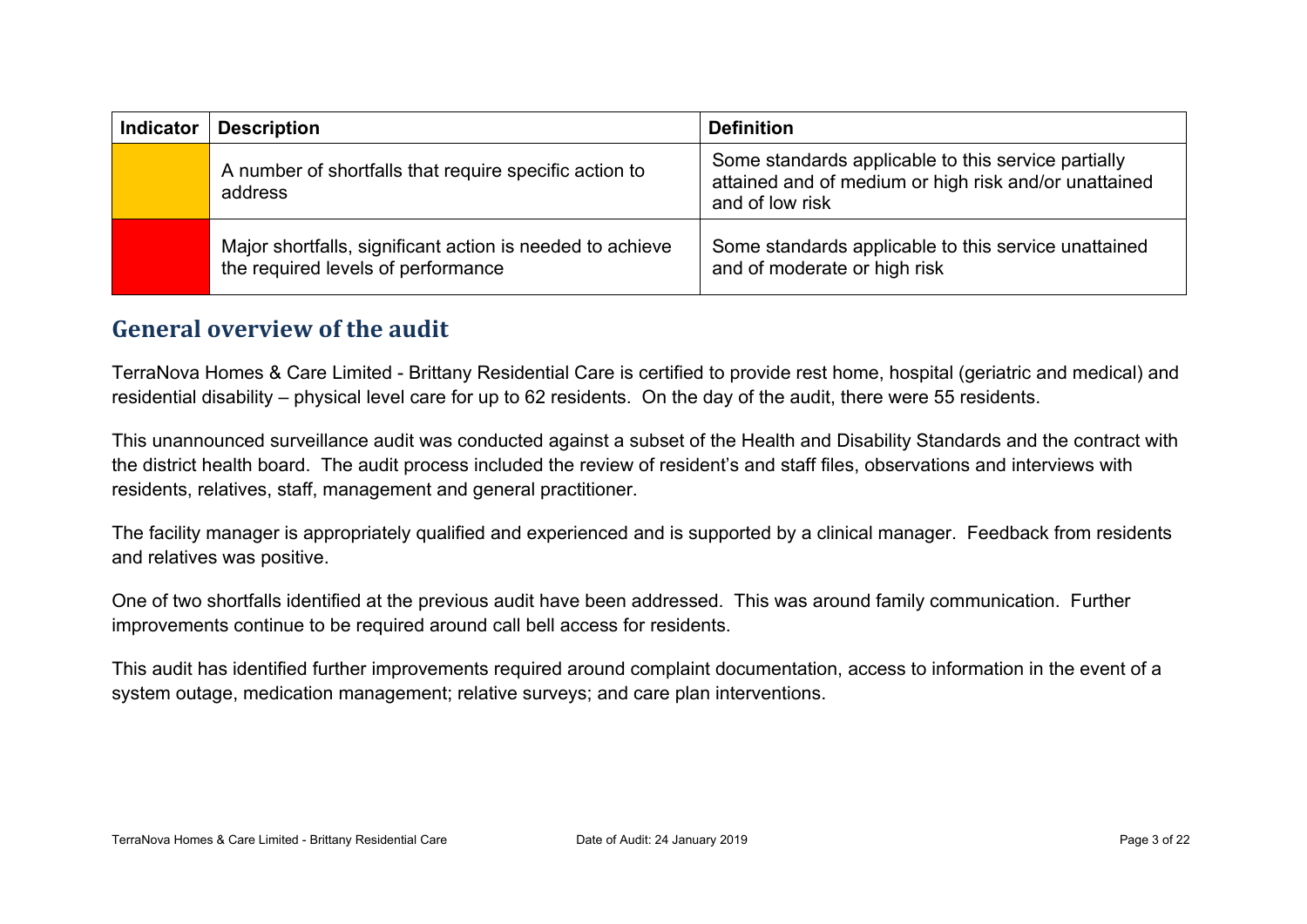#### **Consumer rights**

A policy on open disclosure is in place. The rights of the resident and/or their family to make a complaint is understood, respected and upheld by the service. A system for managing complaints is in place.

#### **Organisational management**

| Includes 9 standards that support an outcome where consumers receive services that comply<br>with legislation and are managed in a safe, efficient and effective manner. |  | Some standards<br>applicable to this<br>service partially<br>attained and of low<br>risk. |
|--------------------------------------------------------------------------------------------------------------------------------------------------------------------------|--|-------------------------------------------------------------------------------------------|
|--------------------------------------------------------------------------------------------------------------------------------------------------------------------------|--|-------------------------------------------------------------------------------------------|

TerraNova is establishing a quality and risk programme across its facilities. Quality goals are documented for the service and organisational goals are embedded into practice. Risk performance is reported across the facility meetings and to the organisation's management team. An annual internal audit schedule is in place. A health and safety programme is in place, which includes hazard management, incident and accident reporting and health and safety processes. There are human resources policies including recruitment, job descriptions, selection, orientation and staff training and development. The service has an orientation and training programme that provides staff with relevant information for safe work practices. Registered nursing cover is provided 24-hours a day, 7 days a week. There are adequate numbers of staff on duty to ensure residents are safe.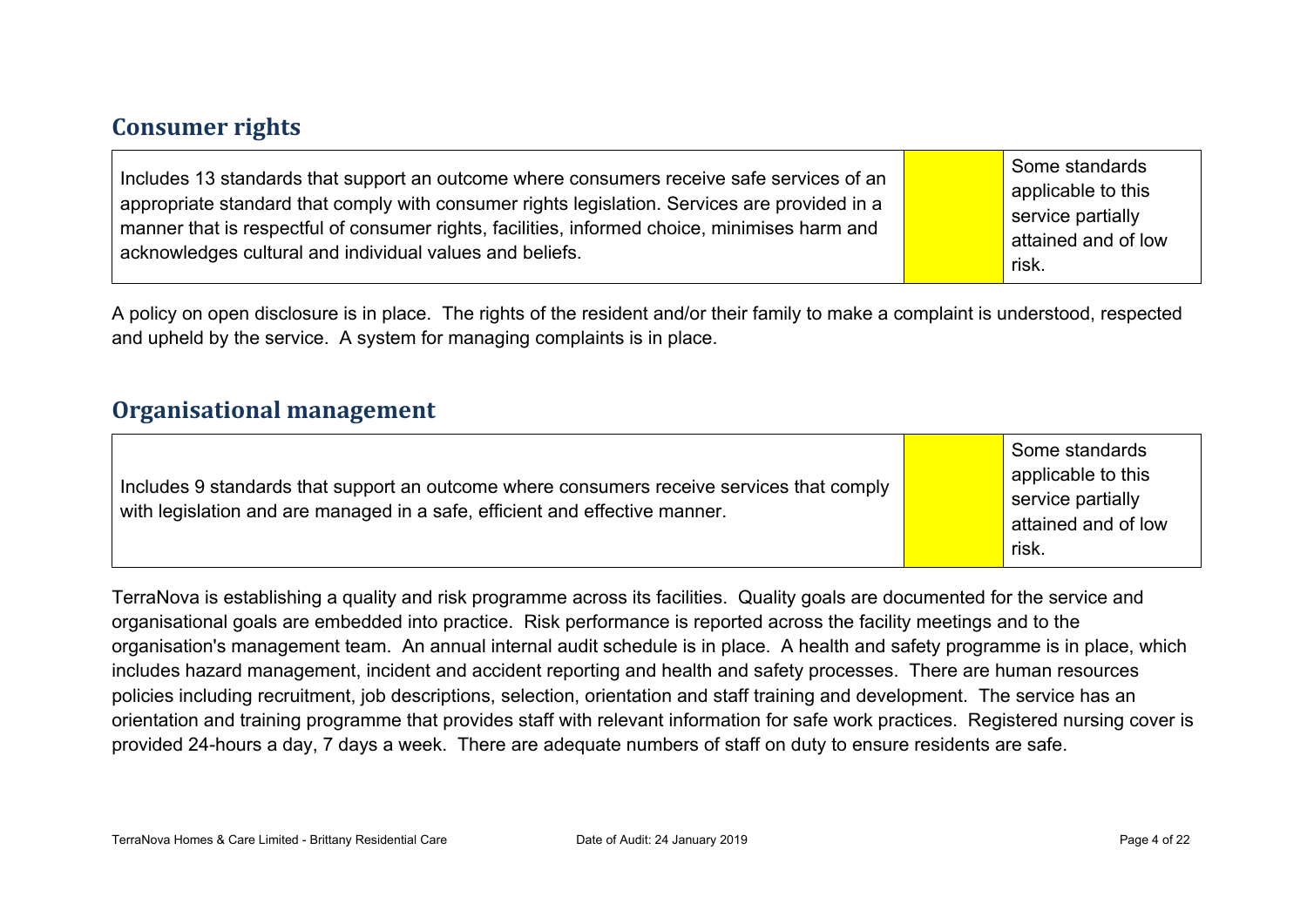#### **Continuum of service delivery**

Includes 13 standards that support an outcome where consumers participate in and receive timely assessment, followed by services that are planned, coordinated, and delivered in a timely and appropriate manner, consistent with current legislation.

Some standards applicable to this service partially attained and of medium or high risk and/or unattained and of low risk.

Resident records reviewed provide evidence that the registered nurses utilise the interRAI assessment to assess, plan and evaluate care needs of the residents. Care plans are developed in consultation with the resident and/or family. Care plans demonstrate service integration and are reviewed at least six-monthly. Resident files include three-monthly reviews by the general practitioner. There is evidence of other allied health professional input into resident care.

Medication policies reflect legislative requirements and guidelines. All staff responsible for administration of medicines complete education and medicines competencies. The electronic medicines records reviewed include documentation of allergies and sensitivities and are reviewed at least three-monthly by the general practitioner.

The activities programme includes community visitors and outings, entertainment and activities that meet the recreational preferences and abilities of the residents.

All food and baking is done on-site. All residents' nutritional needs are identified and documented. Choices are available and are provided. An external dietitian reviews the menus.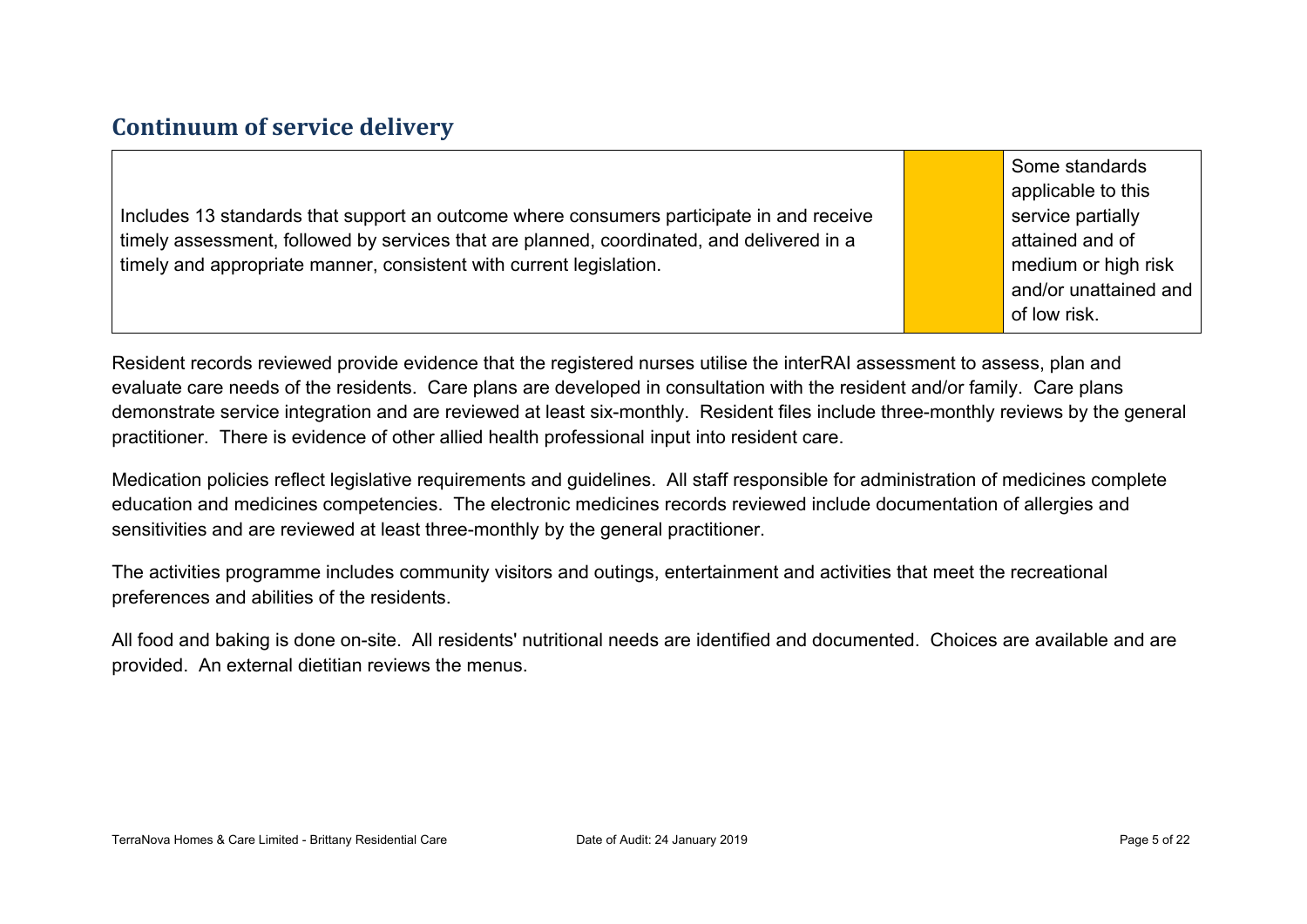#### **Safe and appropriate environment**

Includes 8 standards that support an outcome where services are provided in a clean, safe environment that is appropriate to the age/needs of the consumer, ensure physical privacy is maintained, has adequate space and amenities to facilitate independence, is in a setting appropriate to the consumer group and meets the needs of people with disabilities.

Some standards applicable to this service partially attained and of medium or high risk and/or unattained and of low risk.

The building holds a current warrant of fitness. Reactive and preventative maintenance occurs.

#### **Restraint minimisation and safe practice**

There is a restraint policy that includes comprehensive restraint procedures including restraint minimisation. There is a documented definition of restraint and enablers that aligns with the definition in the standards. There were two residents requiring the use of a restraint and none with an enabler.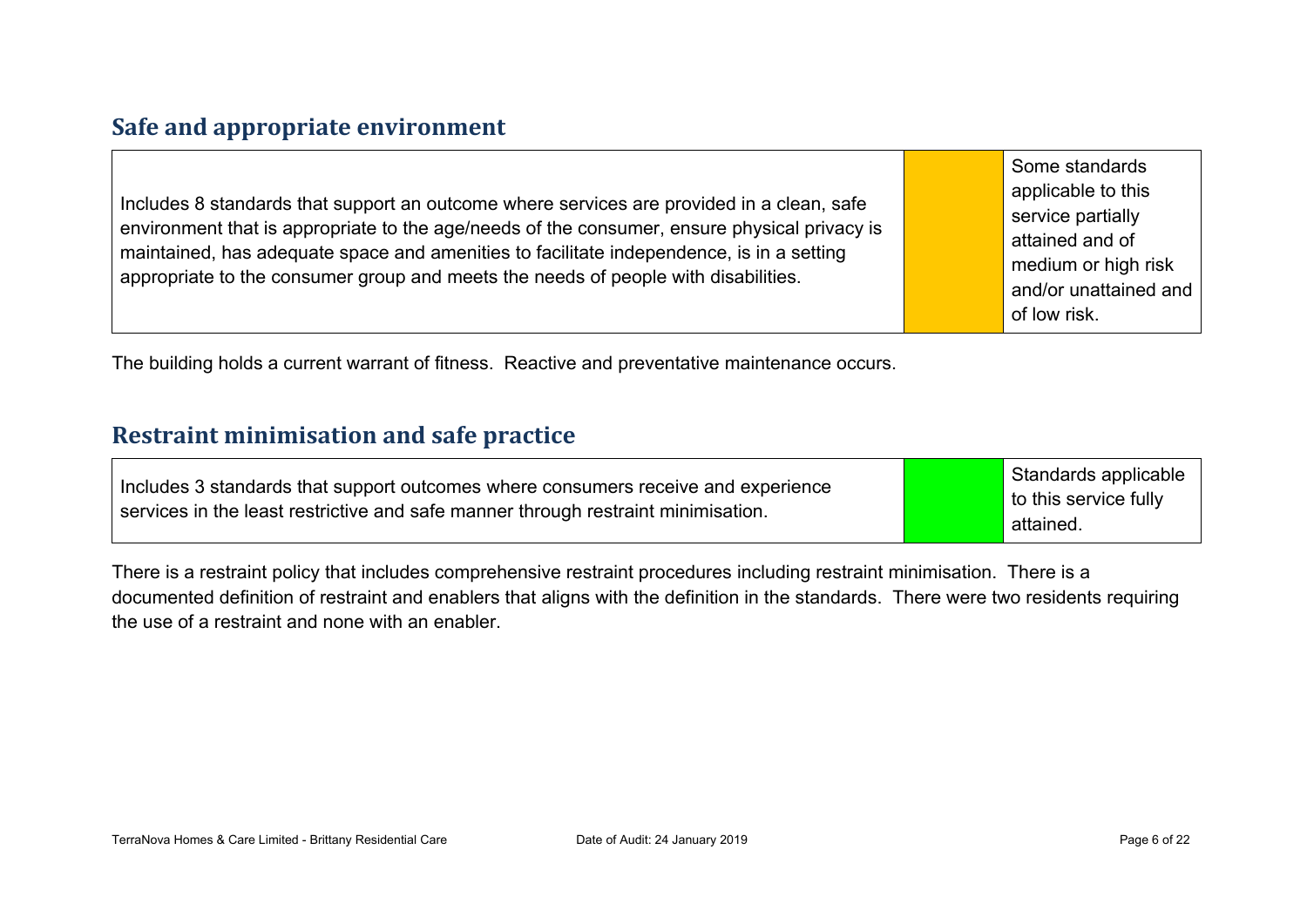#### **Infection prevention and control**

The infection control coordinator uses the information obtained through surveillance to determine infection control activities, resources and education needs within the facility. Staff receive ongoing training in infection control. The facility has had one outbreak since its previous audit and this was evidenced to be well managed.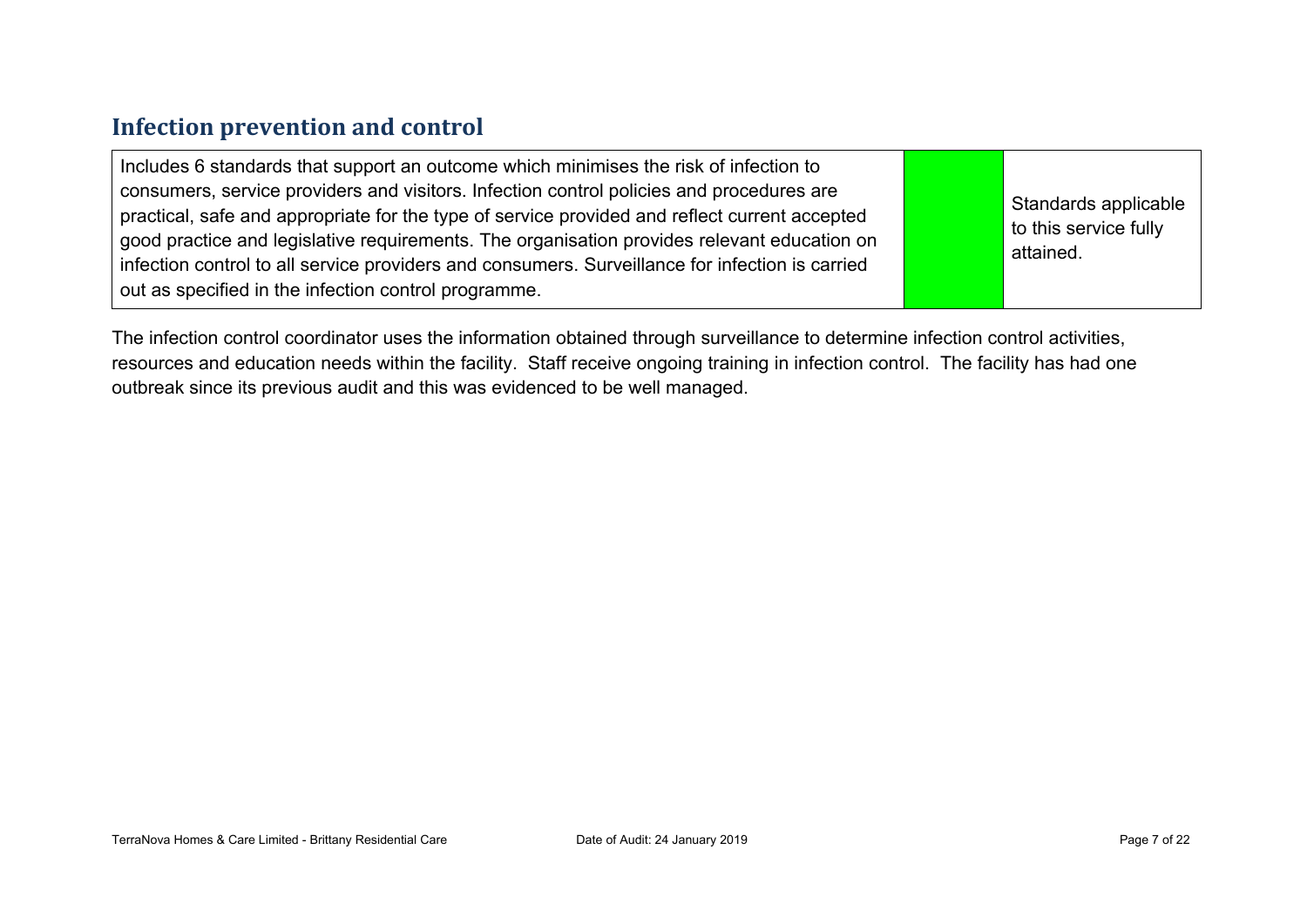### **Summary of attainment**

The following table summarises the number of standards and criteria audited and the ratings they were awarded.

| <b>Attainment</b><br>Rating | Continuous<br>Improvement<br>(Cl) | <b>Fully Attained</b><br>(FA) | <b>Partially</b><br><b>Attained</b><br><b>Negligible Risk</b><br>(PA Negligible) | <b>Partially</b><br><b>Attained Low</b><br><b>Risk</b><br>(PA Low) | <b>Partially</b><br><b>Attained</b><br><b>Moderate Risk</b><br>(PA Moderate) | <b>Partially</b><br><b>Attained High</b><br><b>Risk</b><br>(PA High) | <b>Partially</b><br><b>Attained Critical</b><br><b>Risk</b><br>(PA Critical) |
|-----------------------------|-----------------------------------|-------------------------------|----------------------------------------------------------------------------------|--------------------------------------------------------------------|------------------------------------------------------------------------------|----------------------------------------------------------------------|------------------------------------------------------------------------------|
| <b>Standards</b>            |                                   | 13                            |                                                                                  |                                                                    |                                                                              |                                                                      |                                                                              |
| Criteria                    |                                   | 46                            |                                                                                  |                                                                    |                                                                              |                                                                      |                                                                              |

| <b>Attainment</b><br>Rating | Unattained<br><b>Negligible Risk</b><br>(UA Negligible) | <b>Unattained Low</b><br><b>Risk</b><br>(UA Low) | Unattained<br><b>Moderate Risk</b><br>(UA Moderate) | <b>Unattained High</b><br><b>Risk</b><br>(UA High) | Unattained<br><b>Critical Risk</b><br>(UA Critical) |
|-----------------------------|---------------------------------------------------------|--------------------------------------------------|-----------------------------------------------------|----------------------------------------------------|-----------------------------------------------------|
| <b>Standards</b>            |                                                         |                                                  |                                                     |                                                    |                                                     |
| Criteria                    |                                                         |                                                  |                                                     |                                                    |                                                     |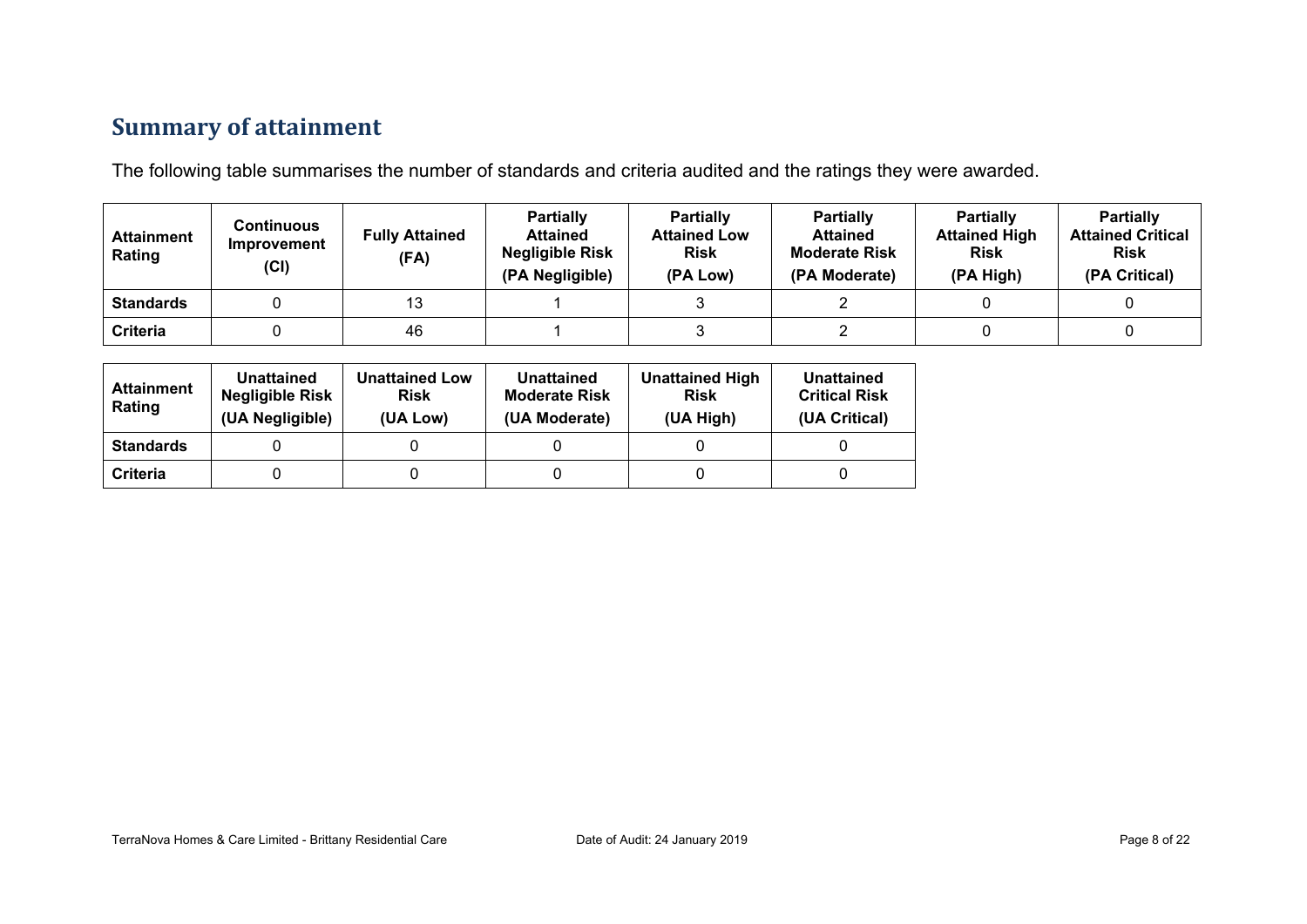# Attainment against the Health and Disability Ser vices Standar ds

The following table contains the results of all the standards assessed by the auditors at this audit. Depending on the services they provide, not all standards are relevant to all providers and not all standards are assessed at every audit.

Please note that Standard 1.3.3: Service Provision Requirements has been removed from this report, as it includes information specific to the healthcare of individual residents. Any corrective actions required relating to this standard, as a result of this audit, are retained and displayed in the next section.

For more information on the standards, please click [here](http://www.health.govt.nz/our-work/regulation-health-and-disability-system/certification-health-care-services/health-and-disability-services-standards).

|  |  |  |  | For more information on the different types of audits and what they cover please click here. |
|--|--|--|--|----------------------------------------------------------------------------------------------|
|--|--|--|--|----------------------------------------------------------------------------------------------|

| Standard with<br>desired outcome                                                                                                                   | Attainment<br>Rating | Audit Evidence                                                                                                                                                                                                                                                                                                                                                                                                                                                                                                                                                                                                                                                                                                                                                                                                                                                                                                                                        |
|----------------------------------------------------------------------------------------------------------------------------------------------------|----------------------|-------------------------------------------------------------------------------------------------------------------------------------------------------------------------------------------------------------------------------------------------------------------------------------------------------------------------------------------------------------------------------------------------------------------------------------------------------------------------------------------------------------------------------------------------------------------------------------------------------------------------------------------------------------------------------------------------------------------------------------------------------------------------------------------------------------------------------------------------------------------------------------------------------------------------------------------------------|
| Standard 1.1.13:<br>Complaints<br>Management<br>The right of the<br>consumer to make a<br>complaint is<br>understood,<br>respected, and<br>upheld. | PA Low               | The complaints procedure is provided to residents and relatives on entry to the service. The facility manager<br>maintains a record of complaints, both verbal and written, by using a complaint's register. Complaints are<br>documented on the organisation's electronic system (People Point). These are also monitored by head office.<br>Discussions with residents and relatives confirmed they were provided with information on complaints. Complaints<br>forms are in a visible location at the entrance to the facility. No complaints have been documented since the<br>current manager took up her position as manager 18 months ago. There was no documentation relating to any<br>previous complaints including one Health and Disability complaint.                                                                                                                                                                                    |
| Standard 1.1.9:<br>Communication<br>Service providers<br>communicate<br>effectively with<br>consumers and<br>provide an<br>environment             | FA.                  | Standard operating procedures relating to accident/incidents, complaints and open disclosure alert staff to their<br>responsibility to notify family/next of kin of any accident/incident that occurs. There is an open disclosure policy.<br>Accident/incident forms and electronic records of incidents (on People Point) have a section to indicate if next of<br>kin have been informed (or not) of an accident/incident. Overall incident forms identified that family were informed<br>and this is an improvement on previous audit. Six residents (two hospital and four rest home, including two<br>younger persons with disabilities (YPD) and two-family members (two rest home) interviewed confirmed on<br>interview that the staff and management are approachable and available. Staff were observed communicating<br>effectively with residents. The information pack is available in large print and advised that this can be read to |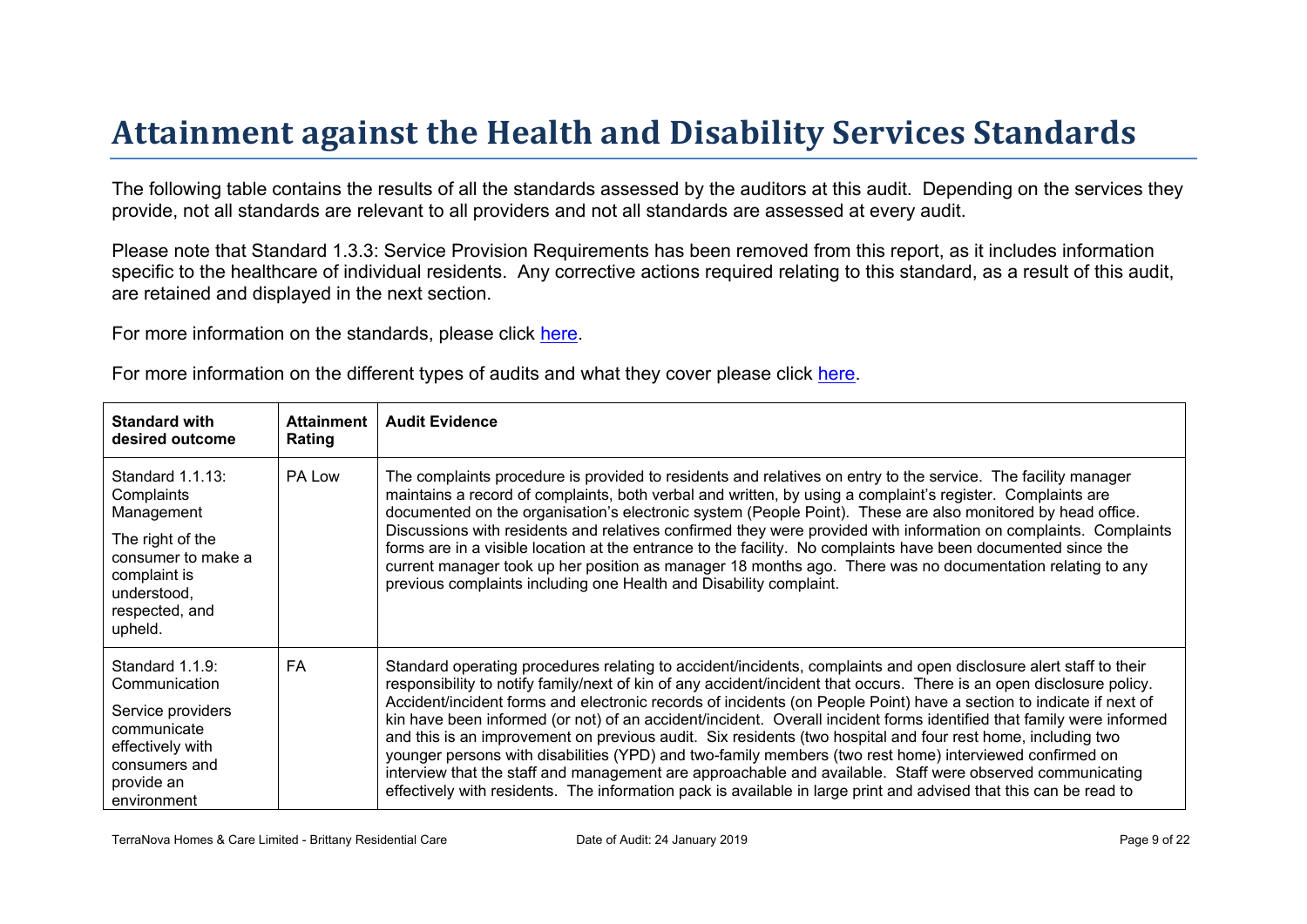| conducive to effective<br>communication.                                                                                                                                     |        | residents. An interpreter service is available and accessible if required. Families and staff are utilised in the first<br>instance.                                                                                                                                                                                                                                                                                                                                                                                                                                                                                                                                                                                                                                                                                                                                                                                                                                                                                                                                                                                                                                                                                                                                                                                                                                                                                                                                                                                                                                                                                                                                                                                                                                                                                                                                                                                                                                                                                                                                                                                                                                                                                                                                                                                                                                                                                                                                                                                                                                                |
|------------------------------------------------------------------------------------------------------------------------------------------------------------------------------|--------|-------------------------------------------------------------------------------------------------------------------------------------------------------------------------------------------------------------------------------------------------------------------------------------------------------------------------------------------------------------------------------------------------------------------------------------------------------------------------------------------------------------------------------------------------------------------------------------------------------------------------------------------------------------------------------------------------------------------------------------------------------------------------------------------------------------------------------------------------------------------------------------------------------------------------------------------------------------------------------------------------------------------------------------------------------------------------------------------------------------------------------------------------------------------------------------------------------------------------------------------------------------------------------------------------------------------------------------------------------------------------------------------------------------------------------------------------------------------------------------------------------------------------------------------------------------------------------------------------------------------------------------------------------------------------------------------------------------------------------------------------------------------------------------------------------------------------------------------------------------------------------------------------------------------------------------------------------------------------------------------------------------------------------------------------------------------------------------------------------------------------------------------------------------------------------------------------------------------------------------------------------------------------------------------------------------------------------------------------------------------------------------------------------------------------------------------------------------------------------------------------------------------------------------------------------------------------------------|
| Standard 1.2.1:<br>Governance<br>The governing body of<br>the organisation<br>ensures services are<br>planned, coordinated,<br>and appropriate to the<br>needs of consumers. | FA     | Brittany House Residential Care is one of two facilities owned and operated by TerraNova Homes and Care Ltd<br>(TerraNova). The service currently provides care for up to 62 residents and is certified to provide hospital (medical<br>and geriatric), rest home level care and residential disability services - physical.<br>At the time of the audit, there were 55 residents in total (20 hospital residents, including 1 resident on respite care<br>and 23 rest home residents, including 5 residents on a younger person with disabilities (YPD) contract and 1<br>resident on respite care). All other residents were under the aged related residential care (ARRC) contract. There<br>are 55 dual-purpose beds which are split between 2 floors, the remaining beds are rest home only. The majority of<br>the hospital residents (19) were located on the first floor of the building.<br>The organisation has a clearly defined scope, direction and goals documented in the service marketing literature<br>and the 2018/2019 business plan and quality and risk plan. The facility manager (RN) has been in the role for 18<br>months and has worked in aged care industry for over 20 years. The clinical coordinator has been in the position<br>for one year and has over thirteen years' experience working as a registered nurse (RN). Staff spoke positively<br>about the support/direction and management of the current management team.<br>The facility manager has maintained over eight hours annually of professional development activities related to<br>managing an aged care service.<br>On the first day of audit the service computer system failed, and the service was unable to access resident files<br>and quality information. The audit was stopped when it became clear that the auditors were not able to access all<br>information. One auditor returned on the 4th March, unannounced, to complete a review of the documentation.<br>On the second visit all computer systems were up and running. The issue of resident (and other files) access was<br>discussed with the facility manager. The manager has researched how to access resident (and other information)<br>when the computers go off line. The service is able to access all resident information through its sister services if<br>needed. Since the first day of audit the service has also printed off all resident care summary sheets in case of an<br>emergency and has an action plan to ensure the printed versions are maintained up to date. (link 1.2.9.10). |
| Standard 1.2.3:<br><b>Quality And Risk</b><br><b>Management Systems</b><br>The organisation has<br>an established,                                                           | PA Low | TerraNova has an established quality and risk programme across its facilities. All incidents are reported on 'People<br>Point' and reviewed by the clinical coordinator and facility manager on a daily basis. Incidents are also able to be<br>reviewed in detail by the chief executive officer (CEO) on 'People Point'. Interviews with the staff reflect their<br>understanding of the quality and risk management systems. The monthly monitoring, collation and evaluation of<br>quality and risk data includes (but is not limited to): resident falls; infection rates; complaints received; restraint use;<br>pressure injuries; wounds; and medication errors. An annual internal audit schedule was sighted for the service.                                                                                                                                                                                                                                                                                                                                                                                                                                                                                                                                                                                                                                                                                                                                                                                                                                                                                                                                                                                                                                                                                                                                                                                                                                                                                                                                                                                                                                                                                                                                                                                                                                                                                                                                                                                                                                             |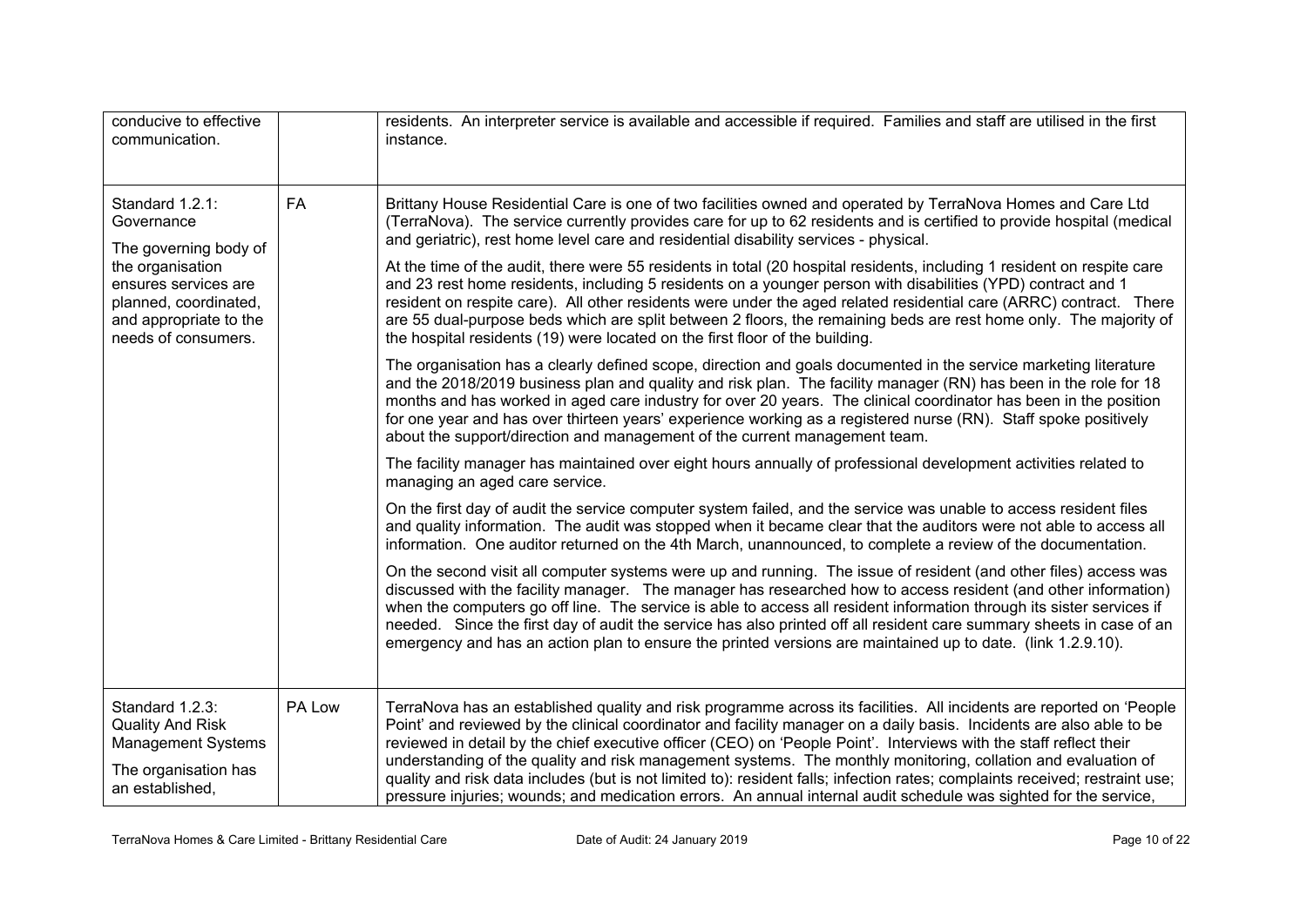| documented, and<br>maintained quality and<br>risk management<br>system that reflects<br>continuous quality<br>improvement<br>principles.                                                                                                                                              |           | with evidence of internal audits occurring as per the audit schedule. Corrective actions are implemented when<br>service shortfalls are identified. Quality and risk data, including trends in data and benchmarked results are<br>discussed in the monthly staff meetings.<br>TerraNova's policies, procedures and relevant forms are available both in hard copy and online under 'SharePoint".<br>At the time of the audit the service was reviewing the use of policies and procedures through an aged care<br>consultant.<br>An annual resident and relative satisfaction survey is scheduled to be completed, however a satisfaction survey<br>has not been conducted since 2016. A health and safety system is in place. Health and safety is an agenda item<br>of the staff meeting. Hazard identification forms (recorded in People Point) and a hazard register are in place.<br>There are organisational three-monthly health and safety meetings, with a focus on reducing hazards and<br>promoting safe work habits amongst employees. The health and safety representative reports to the staff meeting<br>any health and safety issues and hazards. Fall prevention strategies are in place that include the analysis of falls<br>incidents and the identification of interventions on a case-by-case basis to minimise future falls. |
|---------------------------------------------------------------------------------------------------------------------------------------------------------------------------------------------------------------------------------------------------------------------------------------|-----------|------------------------------------------------------------------------------------------------------------------------------------------------------------------------------------------------------------------------------------------------------------------------------------------------------------------------------------------------------------------------------------------------------------------------------------------------------------------------------------------------------------------------------------------------------------------------------------------------------------------------------------------------------------------------------------------------------------------------------------------------------------------------------------------------------------------------------------------------------------------------------------------------------------------------------------------------------------------------------------------------------------------------------------------------------------------------------------------------------------------------------------------------------------------------------------------------------------------------------------------------------------------------------------------------------------------------------------------------------|
| Standard 1.2.4:<br><b>Adverse Event</b><br>Reporting<br>All adverse,<br>unplanned, or<br>untoward events are<br>systematically<br>recorded by the<br>service and reported<br>to affected consumers<br>and where appropriate<br>their family/whānau of<br>choice in an open<br>manner. | <b>FA</b> | There is an accidents and incidents reporting policy. The clinical coordinator investigates accidents and near<br>misses and analysis of incident trends occurs. There is a discussion of incidents/accidents at staff meetings<br>including actions to minimise recurrence. An RN conducts clinical follow up of residents. Six incident forms<br>reviewed for November 2018 demonstrated clinical follow up and investigation occurred following incidents.<br>However, neurological observation forms were not always documented as completed for unwitnessed falls or<br>potential head injuries (link 1.3.6.1). The managers were aware of their requirement to notify relevant authorities in<br>relation to essential notifications. There had been one requirement for a section 31 notification since the last audit;<br>for a police investigation (resident behaviour) in September 2018.                                                                                                                                                                                                                                                                                                                                                                                                                                                 |
| Standard 1.2.7:<br>Human Resource<br>Management<br>Human resource<br>management<br>processes are                                                                                                                                                                                      | <b>FA</b> | There are human resources policies in place, including recruitment, selection, orientation and staff training and<br>development. Five staff files reviewed (one clinical coordinator, one RN, two caregivers and one activities<br>coordinator) evidenced implementation of the recruitment process, employment contracts, completed orientation<br>and annual performance appraisals. A register of practising certificates is maintained. The service has an<br>orientation programme in place that provides new staff with relevant information for safe work practice. The<br>orientation programme is developed specifically to worker type (e.g., RN, support staff) and includes documented                                                                                                                                                                                                                                                                                                                                                                                                                                                                                                                                                                                                                                                  |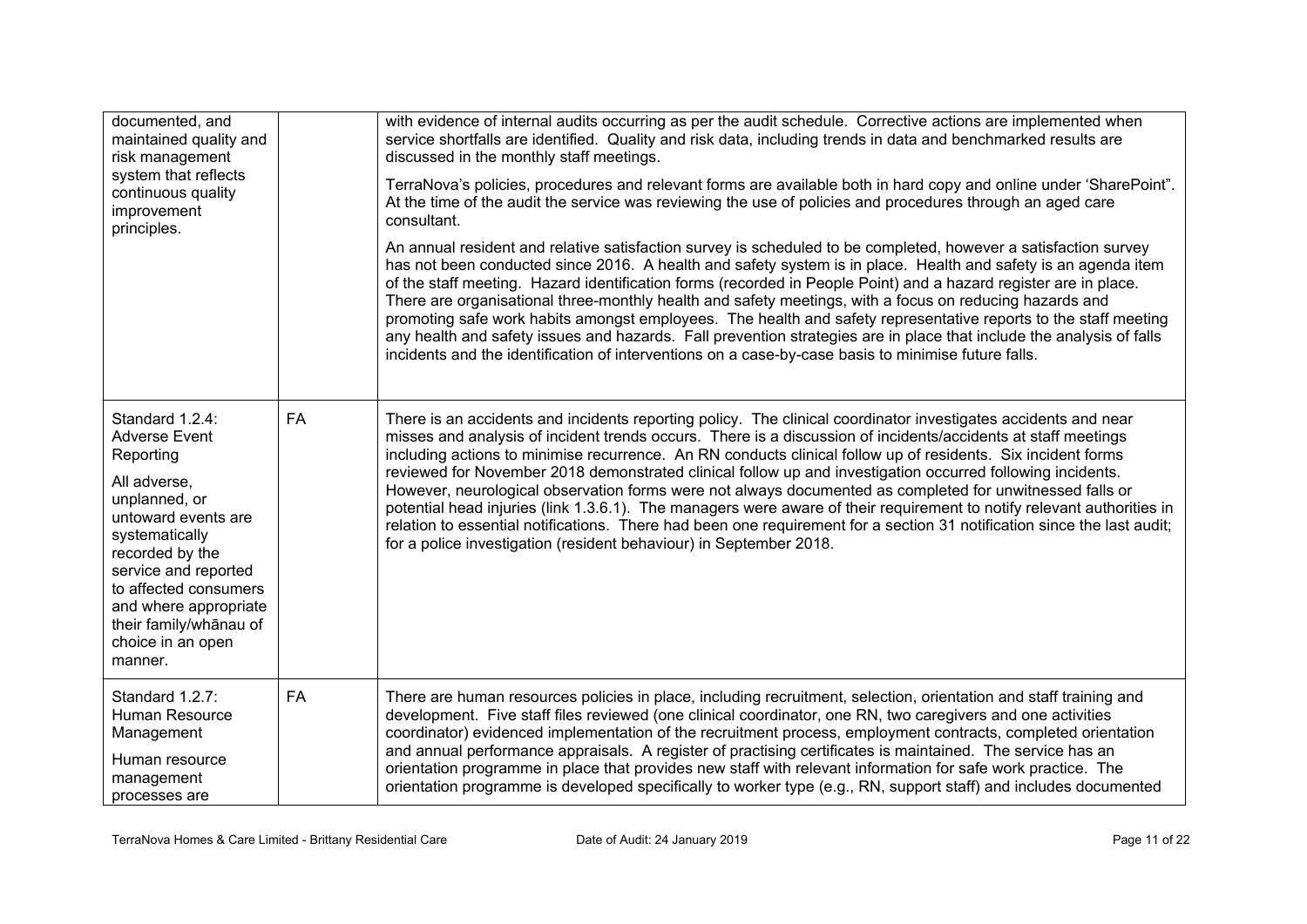| conducted in                                                                                   |                  | competencies. New staff are buddied for a period of time and during this period they do not carry a clinical load.                                                                                                                                                                                                                                                                                                                                                                                                                                                                                                                                                                                                                                                                                                                   |
|------------------------------------------------------------------------------------------------|------------------|--------------------------------------------------------------------------------------------------------------------------------------------------------------------------------------------------------------------------------------------------------------------------------------------------------------------------------------------------------------------------------------------------------------------------------------------------------------------------------------------------------------------------------------------------------------------------------------------------------------------------------------------------------------------------------------------------------------------------------------------------------------------------------------------------------------------------------------|
| accordance with good<br>employment practice<br>and meet the<br>requirements of<br>legislation. |                  | An induction booklet for caregivers has been rolled out across the organisation. The booklet aligns with<br>Careerforce unit standards Health and Wellbeing level two and they have 90 days to complete. On completion of<br>this orientation, the staff member has effectively attained their first national certificates. From this, they are then<br>able to continue with core competencies level 3-unit standards. The in-service education programme for 2018 has<br>been completed and the plan for 2019 is being implemented. There are six RNs (including the clinical coordinator)<br>and all six have completed interRAI training. The facility manager, clinical coordinator and RNs are able to attend<br>external training, including sessions provided by the district health board (DHB).                            |
| Standard 1.2.8:<br>Service Provider<br>Availability                                            | FA               | The staffing levels meet contractual requirements. The facility manager and clinical coordinator both work full-time<br>from Monday to Friday. The facility manager and clinical coordinator share the on-call after-hours duties. There is<br>an RN on duty on each shift, seven days per week and they are based on the first floor.                                                                                                                                                                                                                                                                                                                                                                                                                                                                                               |
| Consumers receive<br>timely, appropriate,<br>and safe service from                             |                  | On the first floor there are 30 of 37 residents (19 hospital and 11 rest home including 1 YPD). There are four<br>caregivers (three long and one short shifts) on duty on the morning shift, three caregivers (one long and two short<br>shifts) on the afternoon shift and at night there is one caregiver on duty.                                                                                                                                                                                                                                                                                                                                                                                                                                                                                                                 |
| suitably<br>qualified/skilled and/or<br>experienced service<br>providers.                      |                  | On the ground floor there are 25 of 25 residents (24 rest home including 1 YPD and 1 hospital). An enrolled nurse<br>(EN)/senior caregiver team leader is on duty on the ground floor on each shift, seven days per week. The<br>EN/senior caregiver team leader is supported by one caregiver on duty on the morning shift, two caregivers (one<br>long and one short shifts) on the afternoon shift and at night there is one caregiver on duty. The activity<br>coordinator works 9.30 am to 4.30 pm from Monday to Friday and is supported by another activities coordinator<br>from 2.15 pm to 4.30 pm. Staff, family members and residents interviewed reported that there were enough staff<br>on duty to meet resident needs. The organisation uses 'time target' for monitoring staff hours and as a<br>communication tool. |
| Standard 1.2.9:<br><b>Consumer Information</b><br><b>Management Systems</b>                    | PA<br>Negligible | The resident files are appropriate to the service type and all resident information is maintained on an electronic<br>system. Information containing personal resident information is kept confidential and cannot be viewed by other<br>residents or members of the public. All staff have access to areas relevant to them on the People Point electronic                                                                                                                                                                                                                                                                                                                                                                                                                                                                          |
| Consumer information<br>is uniquely identifiable,                                              |                  | system. Electronic records are protected from unauthorised access. In the event of a system failure there is no<br>documented process to access and retrieve resident and other electronically held service information.                                                                                                                                                                                                                                                                                                                                                                                                                                                                                                                                                                                                             |
| accurately recorded,<br>current, confidential,<br>and accessible when<br>required.             |                  | Residents' files demonstrate service integration. Entries are legible, timed, dated and signed by the relevant<br>caregiver or nurse, including designation. Electronic records clearly identify staff member and time.                                                                                                                                                                                                                                                                                                                                                                                                                                                                                                                                                                                                              |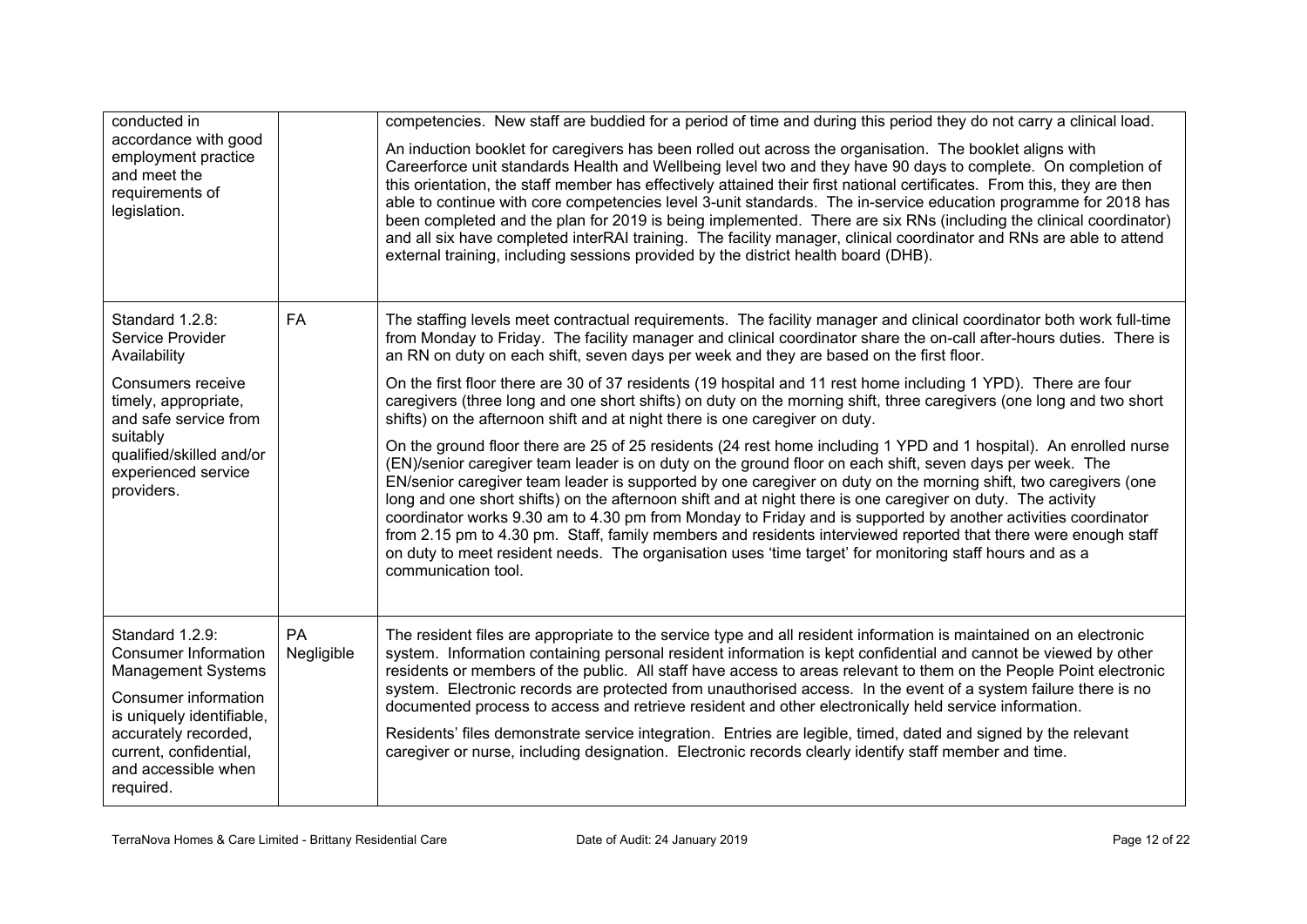| Standard 1.3.12:<br><b>Medicine Management</b><br>Consumers receive<br>medicines in a safe<br>and timely manner<br>that complies with<br>current legislative<br>requirements and safe<br>practice guidelines.<br>Standard 1.3.13:<br>Nutrition, Safe Food,<br>And Fluid<br>Management<br>A consumer's<br>individual food, fluids<br>and nutritional needs<br>are met where this<br>service is a<br>component of service<br>delivery.<br>Standard 1.3.6:<br>Service<br>Delivery/Interventions<br>Consumers receive<br>adequate and<br>appropriate services in | PA Low         | Policies and procedures are in place for all aspects of medication management, including self-administration. The<br>services uses an electronic medication system. The RN checks all medications on delivery against the medication<br>and any pharmacy errors recorded are fed back to the supplying pharmacy.<br>Registered nurses, enrolled nurses and senior caregivers responsible for the administering of medications have<br>completed annual medication competencies and annual medication education. Caregivers who act as a second<br>checker also complete a medication competency. There were no self-medicating residents on the day of audit.<br>The two medication rooms were observed to be clean and well organised, all medications were in date and stored<br>appropriately. The medication fridge didn't have temperatures consistently recorded daily in the downstairs room<br>and fortified drinks were observed to be stored on the floor. Medication trollies are stored in a locked medication<br>room on each floor.<br>Ten medication charts were reviewed (included a sample of rest home, hospital, respite and young person's<br>disability). Photo identification and allergy status were documented on all charts. All medication charts had been<br>reviewed by the GP at least three-monthly. All resident medication administration signing-sheets corresponded<br>with the medication chart. The medication round was observed during the audit and the process was noted to be<br>correct and safe. |
|--------------------------------------------------------------------------------------------------------------------------------------------------------------------------------------------------------------------------------------------------------------------------------------------------------------------------------------------------------------------------------------------------------------------------------------------------------------------------------------------------------------------------------------------------------------|----------------|---------------------------------------------------------------------------------------------------------------------------------------------------------------------------------------------------------------------------------------------------------------------------------------------------------------------------------------------------------------------------------------------------------------------------------------------------------------------------------------------------------------------------------------------------------------------------------------------------------------------------------------------------------------------------------------------------------------------------------------------------------------------------------------------------------------------------------------------------------------------------------------------------------------------------------------------------------------------------------------------------------------------------------------------------------------------------------------------------------------------------------------------------------------------------------------------------------------------------------------------------------------------------------------------------------------------------------------------------------------------------------------------------------------------------------------------------------------------------------------------------------------------------------------------|
|                                                                                                                                                                                                                                                                                                                                                                                                                                                                                                                                                              | <b>FA</b>      | The meals are cooked on-site in a large, well-equipped kitchen. Residents interviewed reported they are satisfied<br>with the service.<br>There is a four-weekly seasonal menu reviewed by a registered dietitian. A dietitian visits as required. A dietary<br>assessment is completed on all residents at the time they are admitted and updated if there is a change in need.<br>Residents with special dietary needs have these needs identified. Resource information on these diets is available<br>in the kitchen. Resident meetings discuss food and feedback is given. Special equipment is available such as<br>lipped plates. Lunch meals were observed. Staff were observed assisting residents with meals.<br>The kitchen was observed to be clean and well organised and all aspects of food procurement, production,<br>preparation, storage, delivery and waste disposal complied with current legislation and quidelines.                                                                                                                                                                                                                                                                                                                                                                                                                                                                                                                                                                                                  |
|                                                                                                                                                                                                                                                                                                                                                                                                                                                                                                                                                              | PA<br>Moderate | Five resident files were reviewed for this audit including two hospital level resident files and three rest home level<br>resident files including one younger person disabled and a respite resident. All resident electronic files reviewed<br>had care plans in place. The respite resident files included all care and support. The two younger person disabled<br>resident files included age appropriate care and included community links.<br>When a resident's condition changes the RN initiates a GP visit or nursing specialist referral if required. Residents<br>interviewed reported their needs were being met. Family members interviewed stated the care and support met                                                                                                                                                                                                                                                                                                                                                                                                                                                                                                                                                                                                                                                                                                                                                                                                                                                   |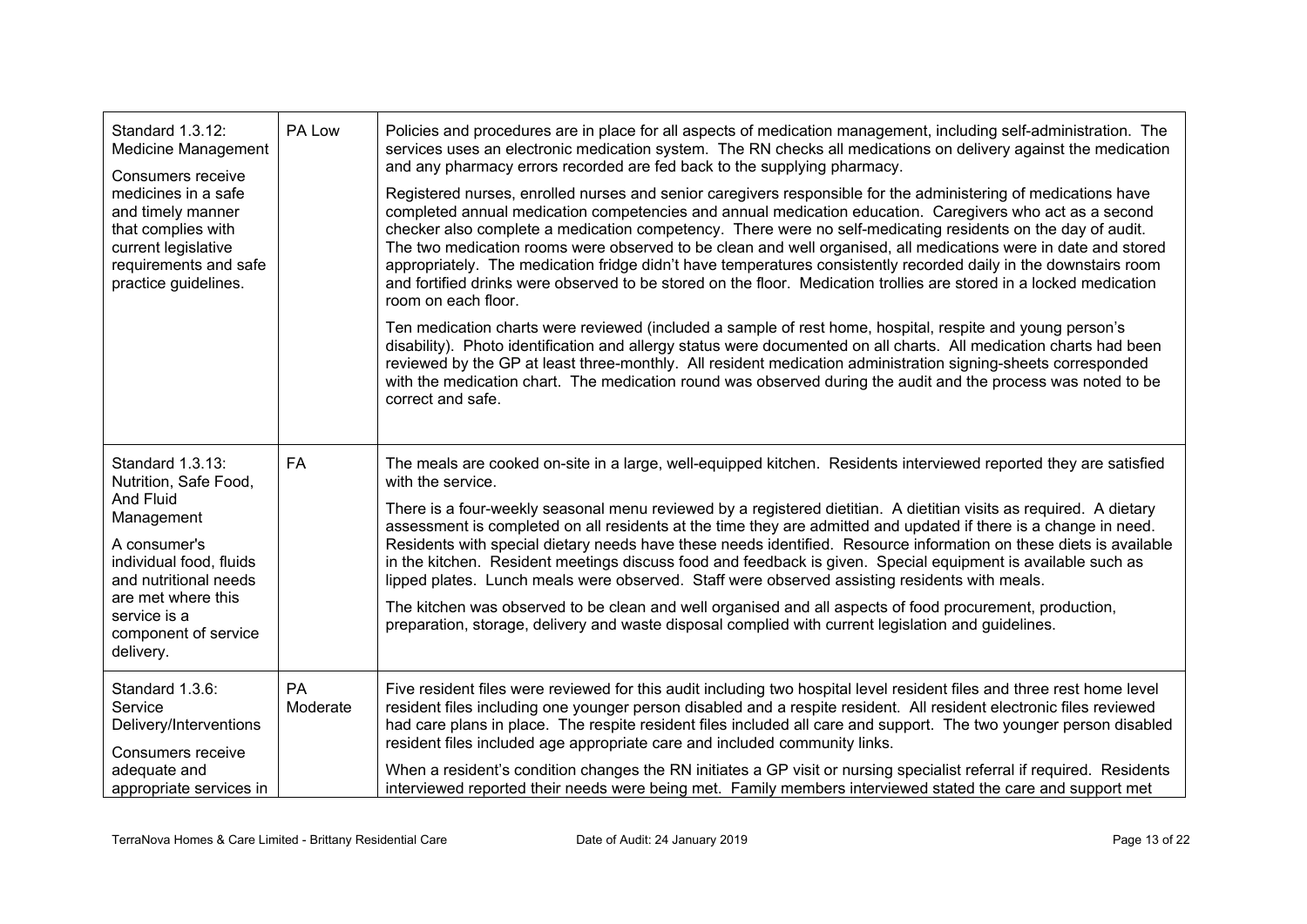| order to meet their<br>assessed needs and<br>desired outcomes.                                                                                                             |    | their expectations for their relative. There was documented evidence of relative contact for any changes to<br>resident health status.                                                                                                                                                                                                                                                                                                                                                                                                                      |  |  |
|----------------------------------------------------------------------------------------------------------------------------------------------------------------------------|----|-------------------------------------------------------------------------------------------------------------------------------------------------------------------------------------------------------------------------------------------------------------------------------------------------------------------------------------------------------------------------------------------------------------------------------------------------------------------------------------------------------------------------------------------------------------|--|--|
|                                                                                                                                                                            |    | Continence products are available and resident files included a three-day urinary continence assessment for<br>resident with continence issues, bowel management and continence products identified for day use, night use and<br>other management. Specialist continence advice is available as needed and this could be described by the RNs<br>interviewed. Caregivers and RNs interviewed state there is adequate continence and wound care supplies.                                                                                                   |  |  |
|                                                                                                                                                                            |    | Wound care plans were electronic-based. The template included an assessment, wound management plan and<br>evaluation forms. All six current wounds were reviewed. Wound care plans were not always fully completed,<br>including one stage two pressure injury.                                                                                                                                                                                                                                                                                             |  |  |
|                                                                                                                                                                            |    | Monitoring charts were in use and examples sighted included (but not limited to): weight and vital signs; blood<br>glucose; pain; food and fluid; repositioning charts; and behaviour monitoring. Monitoring forms were not always<br>completed.                                                                                                                                                                                                                                                                                                            |  |  |
| Standard 1.3.7:<br><b>Planned Activities</b><br>Where specified as                                                                                                         | FA | Brittany House employs a full-time activities coordinator who assists and oversees the programme. The service<br>also employs a part-time activity person and the service is supported by a number of volunteers. This team<br>provides activities seven days a week.                                                                                                                                                                                                                                                                                       |  |  |
| part of the service<br>delivery plan for a<br>consumer, activity<br>requirements are<br>appropriate to their<br>needs, age, culture,<br>and the setting of the<br>service. |    | A wide range of activities, addressing the abilities and needs of residents in the hospital and rest home continue to<br>be provided. Activities include physical, mental spiritual and social aspects of life to improve and maintain<br>residents' wellbeing. The monthly programme timetable is distributed to all residents. Colourful posters are<br>displayed to remind residents of what's on.                                                                                                                                                       |  |  |
|                                                                                                                                                                            |    | The service encourages its younger resident to take an active part in activities and community involvement. One<br>younger resident leads the fundraising and wishing tree appeal with the salvation army, another younger resident is<br>a team leader for hospice fund raising. The activity staff member described how she works with the younger<br>residents (and family as needed) to develop activities suitable for them. One younger resident agreed that she is<br>very involved in fundraising and there are age appropriate activities for her. |  |  |
|                                                                                                                                                                            |    | On admission, an activity coordinator completes an assessment for each resident and an activity plan is<br>completed. A record is kept of individual resident's activities and progress notes are completed monthly. Reviews<br>are conducted six-monthly (or earlier should the residents condition determine) as part of the care plan<br>evaluation/review. The resident/family/EPOA as appropriate is involved in the development of the activity plan.<br>There are volunteers that assist with a variety of activities including van outings.         |  |  |
|                                                                                                                                                                            |    | Residents and families interviewed confirmed the activity programme was developed around the interest of the<br>residents. Monthly meetings are held where residents and relatives nominate activities of their choice to be added<br>to the monthly programme, examples include: daily exercise; development of a herb garden; and fundraising                                                                                                                                                                                                             |  |  |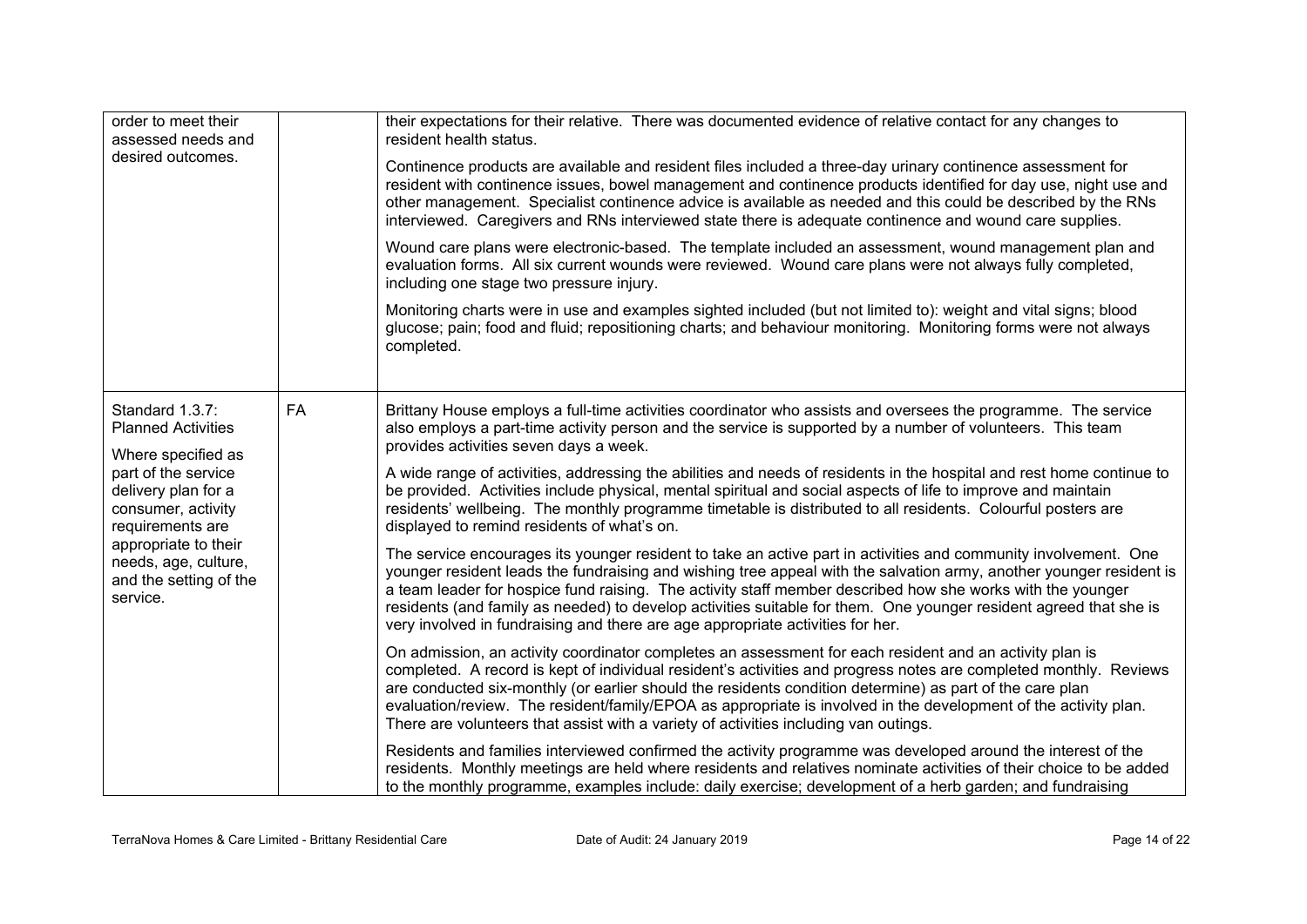|                                                                                                                                                                                                   |                | appeal for pets at local society for prevention of cruelty to animals. Minutes are recorded at the forum, quality<br>improvements identified, and feedback given.                                                                                                                                                                                                                                                                                                                                                                                                                                                                                                                                                                                                                                                                                                                                                                                                                                                                                                                          |
|---------------------------------------------------------------------------------------------------------------------------------------------------------------------------------------------------|----------------|--------------------------------------------------------------------------------------------------------------------------------------------------------------------------------------------------------------------------------------------------------------------------------------------------------------------------------------------------------------------------------------------------------------------------------------------------------------------------------------------------------------------------------------------------------------------------------------------------------------------------------------------------------------------------------------------------------------------------------------------------------------------------------------------------------------------------------------------------------------------------------------------------------------------------------------------------------------------------------------------------------------------------------------------------------------------------------------------|
| Standard 1.3.8:<br>Evaluation<br>Consumers' service<br>delivery plans are<br>evaluated in a<br>comprehensive and<br>timely manner.                                                                | <b>FA</b>      | The resident files reviewed identified long-term care plans had six-monthly reviews completed and were updated<br>when needs changed. Clinical reviews were documented in the multidisciplinary review (MDR) records, which<br>included input from the GP, RNs, activities coordinator, allied services and resident/family. Evaluation of the care<br>plan at (MDR) meetings assesses achievement towards the desired goal or outcome. Progress notes were<br>completed on the computer and reflected response to interventions and treatments. Changes to care were<br>documented. Documentation of GP visits evidence that reviews were occurring at least three-monthly. Short-term<br>care plans were in use for short-term issues and evidenced signed off once completed.                                                                                                                                                                                                                                                                                                           |
| Standard 1.4.2:<br><b>Facility Specifications</b><br>Consumers are<br>provided with an<br>appropriate,<br>accessible physical<br>environment and<br>facilities that are fit for<br>their purpose. | <b>FA</b>      | Brittany House is continuing its process of refurbishing and upgrading the facility. The building has two storeys.<br>The building holds a current warrant of fitness displayed, expiring 1 January 2019. Fire drills occur six-monthly. A<br>preventative and reactive maintenance schedule is in place and accurately maintained for the service. Hot water<br>temperatures are monitored and recorded monthly. Where temperature has exceeded 45 degrees, the service has<br>implemented corrective actions. Electrical equipment is tested and tagged. All hoists have been checked and<br>serviced and medical equipment has been calibrated and checked. All hazards have been identified in the hazard<br>register. The hazard register is reviewed monthly and signed off.<br>Residents were observed moving easily around the building with walking aids, wheelchairs and independently.<br>There are outside courtyard areas with seating, tables and shaded areas that are easily accessible.                                                                                   |
| Standard 1.4.7:<br>Essential, Emergency,<br><b>And Security Systems</b><br>Consumers receive an<br>appropriate and timely<br>response during<br>emergency and<br>security situations.             | PA<br>Moderate | A review of rosters evidences that there is at least one staff member on duty on each shift who holds a current first<br>aid certificate. Emergency preparedness plans are accessible to staff and includes management of all potential<br>emergencies. The service has implemented policies and procedures for civil defence and other emergencies. The<br>service has civil defence resources and supplies. There are sufficient first aid and dressing supplies available.<br>The service has an approved fire evacuation scheme. Fire evacuation training and drills are conducted six-<br>monthly. Emergency equipment, water and food are available.<br>Call bells are situated in all communal areas, toilets, bathrooms and personal bedrooms. Although the call bell<br>system has been reviewed and is appropriate to services the call bells are not always placed within reach of<br>residents. This is a continued shortfall from the previous audit.<br>The service has a visitor's book at reception for all visitors including contractors to sign in and out. Appropriate |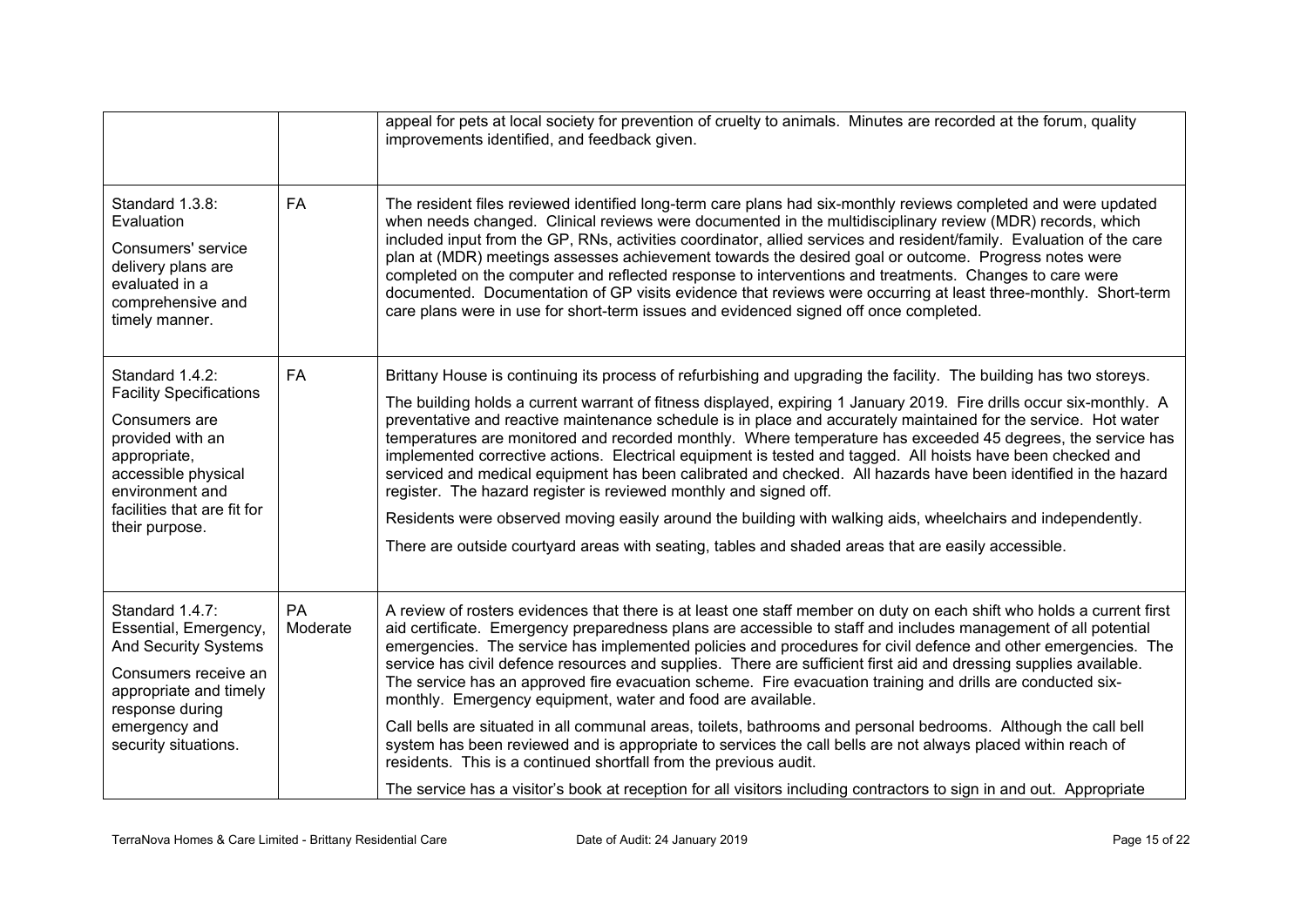|                                                                                                                                                                                              |           | security systems are in place.                                                                                                                                                                                                                                                                                                                                                                                                                                                                                                                                                                                                                                                                             |
|----------------------------------------------------------------------------------------------------------------------------------------------------------------------------------------------|-----------|------------------------------------------------------------------------------------------------------------------------------------------------------------------------------------------------------------------------------------------------------------------------------------------------------------------------------------------------------------------------------------------------------------------------------------------------------------------------------------------------------------------------------------------------------------------------------------------------------------------------------------------------------------------------------------------------------------|
| Standard 1.4.8:<br>Natural Light,<br>Ventilation, And<br>Heating                                                                                                                             | <b>FA</b> | Click here to enter text                                                                                                                                                                                                                                                                                                                                                                                                                                                                                                                                                                                                                                                                                   |
| Consumers are<br>provided with<br>adequate natural light,<br>safe ventilation, and<br>an environment that is<br>maintained at a safe<br>and comfortable<br>temperature.                      |           |                                                                                                                                                                                                                                                                                                                                                                                                                                                                                                                                                                                                                                                                                                            |
| Standard 3.5:<br>Surveillance                                                                                                                                                                | <b>FA</b> | Infection surveillance is an integral part of the infection control programme and is described in the TerraNova<br>infection control manual.                                                                                                                                                                                                                                                                                                                                                                                                                                                                                                                                                               |
| Surveillance for<br>infection is carried out<br>in accordance with<br>agreed objectives,<br>priorities, and methods<br>that have been<br>specified in the<br>infection control<br>programme. |           | An individual resident infection form is completed (IC wizard on People Point). Monthly infection data is collected<br>for all infections based on signs and symptoms of infection. These are reported into Simple Solutions<br>benchmarking programme. An infection analysis summary is auto-populated. The IC coordinator has utilised<br>these summaries to identify trends and reduce infections. Graphs, corrective actions and outcomes are shared<br>with staff. An outbreak in 2017 of gastroenteritis was managed well with all appropriate bodies informed.                                                                                                                                      |
| Standard 2.1.1:<br>Restraint minimisation<br>Services demonstrate<br>that the use of<br>restraint is actively<br>minimised.                                                                  | FA        | The restraint minimisation policy includes the definitions of restraint and enablers, which is congruent with the<br>definitions in NZS 8134.0. The policy includes restraint/enabler management procedures. There are clear<br>guidelines in the policy to determine what a restraint is and what an enabler is. The restraint standards are being<br>implemented and implementation is reviewed through internal audits, facility meetings and restraint steering<br>meetings at an organisational level. Interviews with the staff confirm their understanding of restraints and enablers.<br>Enablers are assessed as required for maintaining safety and independence and are used voluntarily by the |
|                                                                                                                                                                                              |           | residents. On the day of audit, there were two residents requiring the use of restraints (bedrails and one lap belt)<br>and no residents with an enabler. All enabler use is voluntary. Two restraint resident files were reviewed. The                                                                                                                                                                                                                                                                                                                                                                                                                                                                    |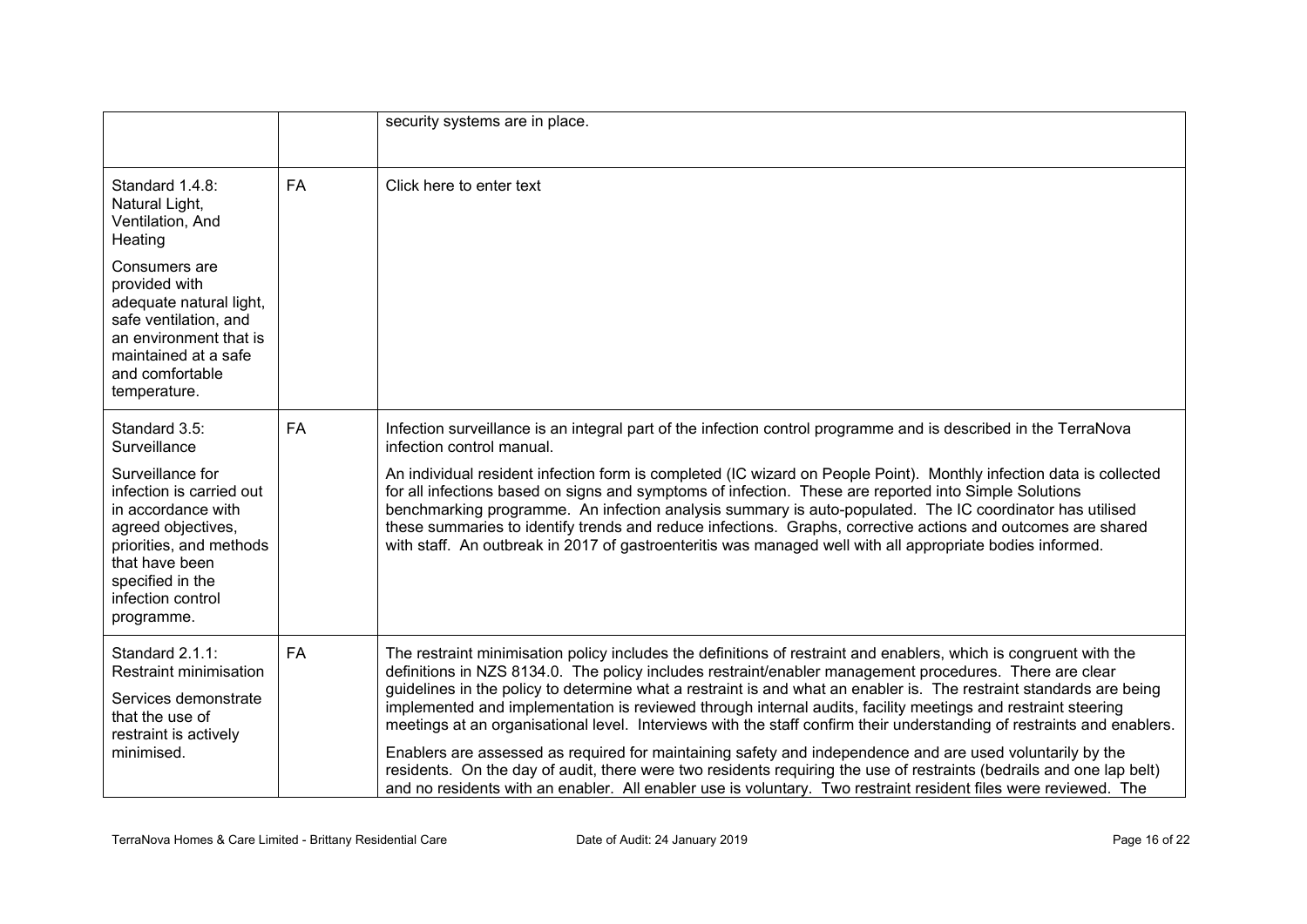|  | assessment form was completed, and care plans reflected the use of the resident and risks. The restraint has<br>been evaluated at least three-monthly. |  |
|--|--------------------------------------------------------------------------------------------------------------------------------------------------------|--|
|  |                                                                                                                                                        |  |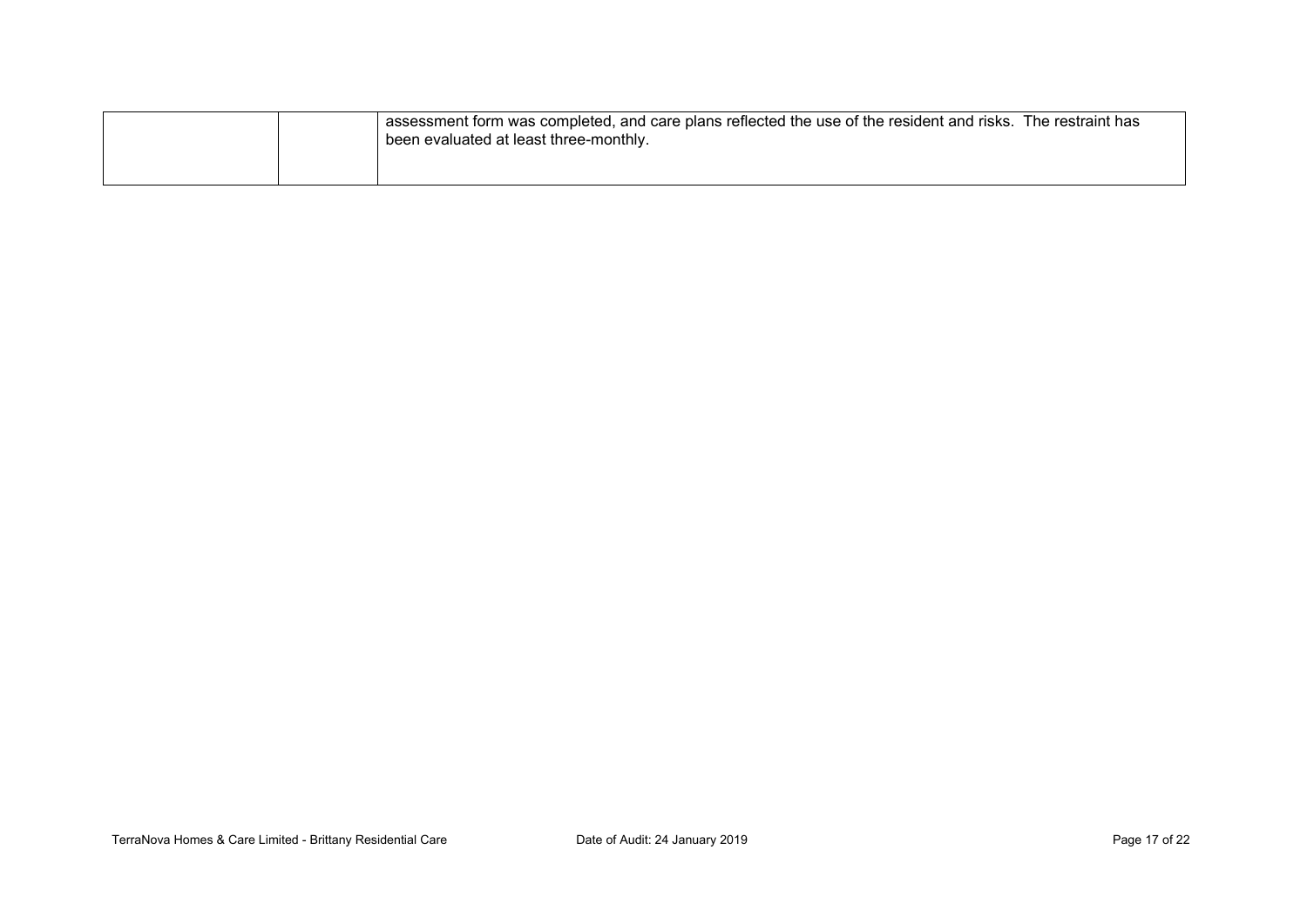### **Specific results for criterion where corrective actions are required**

Where a standard is rated partially attained (PA) or unattained (UA) specific corrective actions are recorded under the relevant criteria for the standard. The following table contains the criterion where corrective actions have been recorded.

Criterion can be linked to the relevant standard by looking at the code. For example, a Criterion 1.1.1.1: Service providers demonstrate knowledge and understanding of consumer rights and obligations, and incorporate them as part of their everyday practice relates to Standard 1.1.1: Consumer Rights During Service Delivery in Outcome 1.1: Consumer Rights.

If there is a message "no data to display" instead of a table, then no corrective actions were required as a result of this audit.

| <b>Criterion with</b><br>desired<br>outcome                                                                                                           | <b>Attainment</b><br>Rating | <b>Audit Evidence</b>                                                                                                                                                                                                                                                                                                                                                                                                                       | <b>Audit Finding</b>                                                                                                                                                                                                                         | Corrective<br>action<br>required and<br>timeframe<br>for<br>completion<br>(days)                                                                   |
|-------------------------------------------------------------------------------------------------------------------------------------------------------|-----------------------------|---------------------------------------------------------------------------------------------------------------------------------------------------------------------------------------------------------------------------------------------------------------------------------------------------------------------------------------------------------------------------------------------------------------------------------------------|----------------------------------------------------------------------------------------------------------------------------------------------------------------------------------------------------------------------------------------------|----------------------------------------------------------------------------------------------------------------------------------------------------|
| Criterion<br>1.1.13.3<br>An up-to-date<br>complaints<br>register is<br>maintained<br>that includes<br>all complaints,<br>dates, and<br>actions taken. | PA Low                      | The service maintains an electronic complaint register. There have<br>been no complaints registered for 18 months since the current<br>manager took up her role. Complaints received prior to the manager<br>taking up the role were not available for review, including a Health and<br>Disability complaint. The Health and Disability complaint had been<br>managed for head office and has not been closed off at the time of<br>audit. | Complaints received prior to the<br>manager taking up the role were<br>not able to be accessed by the<br>service as these complaints were<br>not logged onto the complaints<br>register. This included a Health<br>and Disability complaint. | Ensure that<br>all complaints<br>are logged<br>onto the<br>complaints<br>register and<br>are available<br>for review by<br>the service.<br>90 days |
| Criterion<br>1.2.3.6                                                                                                                                  | PA Low                      | The monthly monitoring, collation and evaluation of quality and risk<br>data includes (but is not limited to): resident falls; infection rates;<br>complaints received; restraint use; pressure injuries; wounds; and                                                                                                                                                                                                                       | An annual resident and relative<br>satisfaction survey has not been                                                                                                                                                                          | Ensure that<br>an annual<br>resident and                                                                                                           |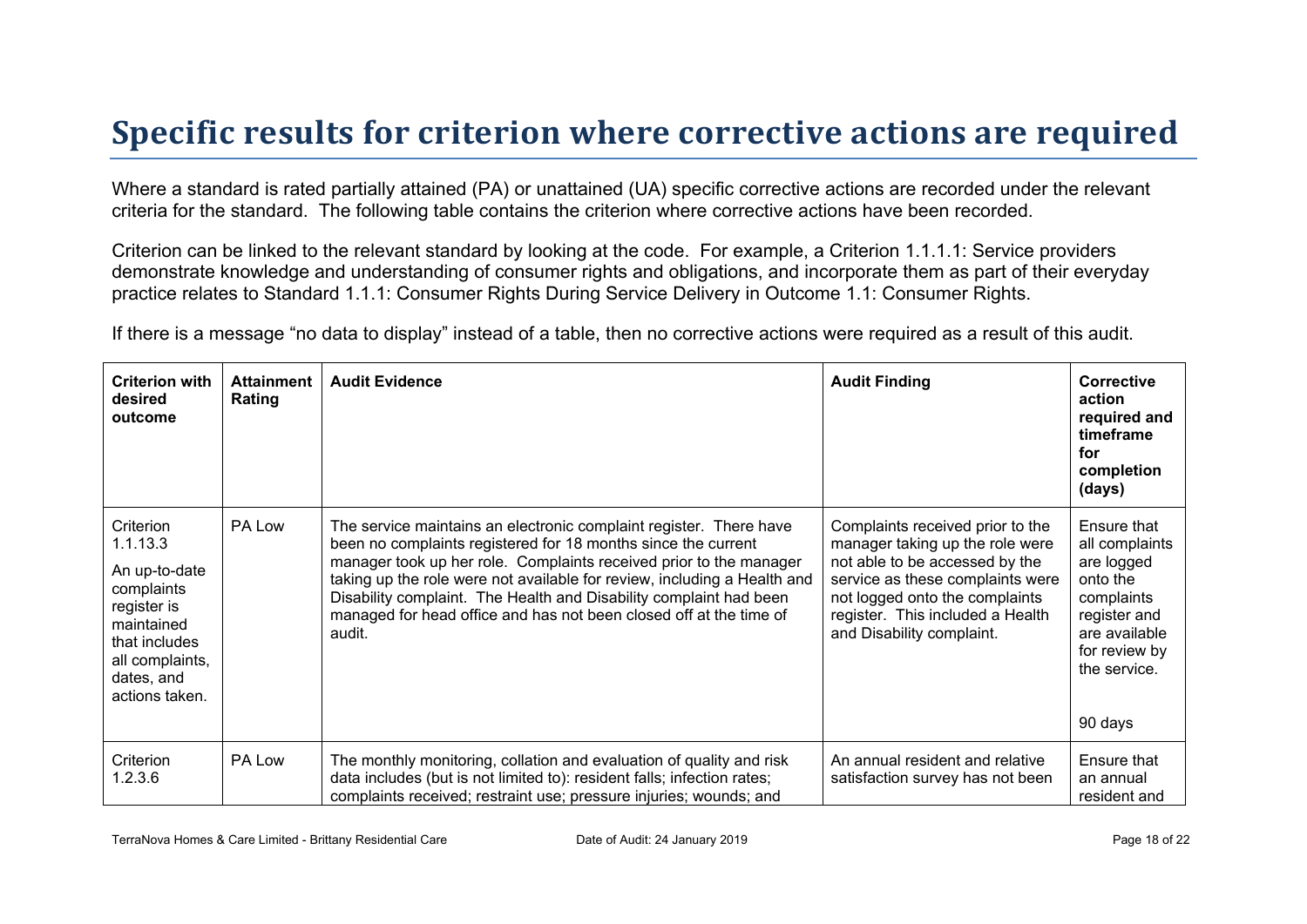| Quality<br>improvement<br>data are<br>collected.<br>analysed, and<br>evaluated and<br>the results<br>communicated<br>to service<br>providers and,<br>where<br>appropriate,<br>consumers. |                  | medication errors. Quality and risk data, including trends in data and<br>benchmarked results are discussed in the monthly staff meetings. An<br>annual resident and relative satisfaction survey is scheduled to be<br>completed, however a satisfaction survey has not been conducted<br>since 2016.                                                                                                                                                                                                                                                                                                                                                                                                                                                                                                                                                                                                                                                                                                                                                                                                                                                                                                                                                                        | conducted since 2016.                                                                                                                                             | relative<br>satisfaction<br>survey is<br>conducted.<br>90 days                                                                                                                                                                                                                                  |
|------------------------------------------------------------------------------------------------------------------------------------------------------------------------------------------|------------------|-------------------------------------------------------------------------------------------------------------------------------------------------------------------------------------------------------------------------------------------------------------------------------------------------------------------------------------------------------------------------------------------------------------------------------------------------------------------------------------------------------------------------------------------------------------------------------------------------------------------------------------------------------------------------------------------------------------------------------------------------------------------------------------------------------------------------------------------------------------------------------------------------------------------------------------------------------------------------------------------------------------------------------------------------------------------------------------------------------------------------------------------------------------------------------------------------------------------------------------------------------------------------------|-------------------------------------------------------------------------------------------------------------------------------------------------------------------|-------------------------------------------------------------------------------------------------------------------------------------------------------------------------------------------------------------------------------------------------------------------------------------------------|
| Criterion<br>1.2.9.10<br>All records<br>pertaining to<br>individual<br>consumer<br>service<br>delivery are<br>integrated.                                                                | PA<br>Negligible | All resident information and the vast majority of quality information<br>including: complaints, infection control, restraint, staff competencies<br>and incident and accident data is maintained on an electronic system.<br>On the first day of audit there was a system outage and the service<br>was not able to access resident information and other service<br>information. Since the first day of audit the service has researched<br>how to retrieve information should an outage happen again and has<br>also commenced a process of printing off resident's care summaries<br>for civil defence and other emergency needs. This process is not<br>documented. Since the draft report the provider has stated;<br>TerraNova has various documents that support staff in knowing what<br>to do if there is a power outage, which would not allow us to use the<br>computerised system. Clinical Record structure; held for each<br>resident in the facility (Paper Based). Disaster management plan<br>effective December 2018. Emergency and Business Continuity plan<br>November 2018 written in conjunction with the HBDHB. The facility<br>also uses Medi Map which is available off line that holds vital<br>information pertaining to each individual resident. | There is no documented process<br>for the retrieval of resident and<br>service information held on the<br>electronic register should there<br>be a system outage. | Ensure there<br>is a<br>documented<br>process, that<br>is known by<br>the service<br>management<br>team, for the<br>retrieval of all<br>resident<br>information<br>and data<br>should there<br>be a system<br>outage and<br>that resident<br>information is<br>readily<br>available.<br>90 days |
| Criterion                                                                                                                                                                                | PA Low           | Policies and procedures are in place for all aspects of medication                                                                                                                                                                                                                                                                                                                                                                                                                                                                                                                                                                                                                                                                                                                                                                                                                                                                                                                                                                                                                                                                                                                                                                                                            | (i) In the downstairs treatment                                                                                                                                   | Ensure that                                                                                                                                                                                                                                                                                     |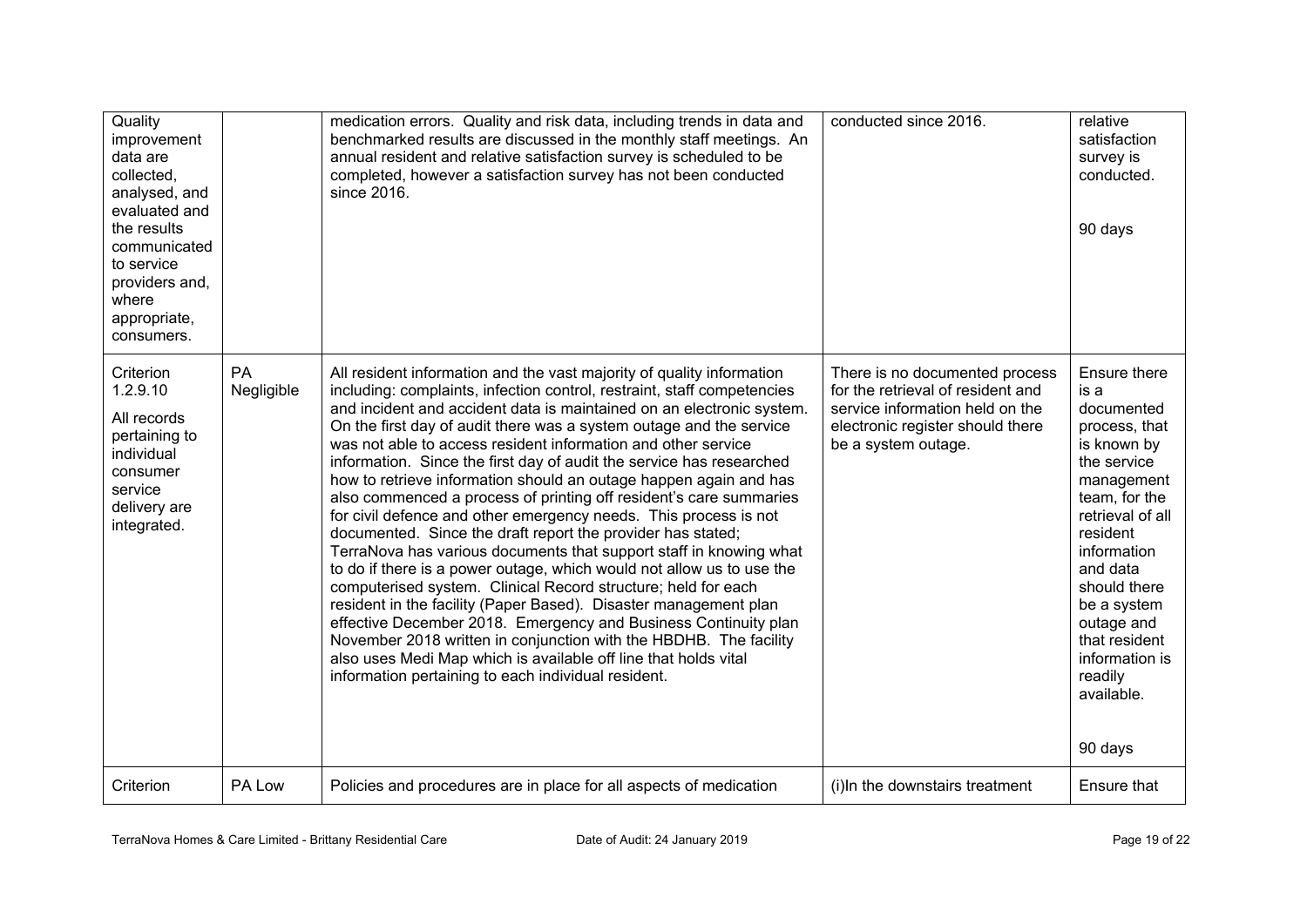| 1.3.12.1<br>A medicines<br>management<br>system is<br>implemented<br>to manage the<br>safe and<br>appropriate<br>prescribing,<br>dispensing,<br>administration,<br>review,<br>storage,<br>disposal, and<br>medicine<br>reconciliation<br>in order to<br>comply with<br>legislation,<br>protocols, and<br>guidelines. |                | management. Medication reconciliation is completed on arrival of<br>medication packs. The services use an electronic medication system.<br>Two medication rooms were clean and secure. Fridge temperatures<br>had not always been recorded.                                                                                                                                                                                                                                                                                                                                                                                                                                                                                | room, the medication fridge<br>temperature has not consistently<br>recorded daily.                                                                                                                                                                                                                                                                                                                                                                                                                                                                               | fridge<br>temperatures<br>are monitored<br>and<br>documented.<br>30 days                                                                                                                                                         |
|----------------------------------------------------------------------------------------------------------------------------------------------------------------------------------------------------------------------------------------------------------------------------------------------------------------------|----------------|----------------------------------------------------------------------------------------------------------------------------------------------------------------------------------------------------------------------------------------------------------------------------------------------------------------------------------------------------------------------------------------------------------------------------------------------------------------------------------------------------------------------------------------------------------------------------------------------------------------------------------------------------------------------------------------------------------------------------|------------------------------------------------------------------------------------------------------------------------------------------------------------------------------------------------------------------------------------------------------------------------------------------------------------------------------------------------------------------------------------------------------------------------------------------------------------------------------------------------------------------------------------------------------------------|----------------------------------------------------------------------------------------------------------------------------------------------------------------------------------------------------------------------------------|
| Criterion<br>1.3.6.1<br>The provision<br>of services<br>and/or<br>interventions<br>are consistent<br>with, and<br>contribute to,<br>meeting the<br>consumers'<br>assessed<br>needs, and<br>desired<br>outcomes.                                                                                                      | PA<br>Moderate | Five fall related incident forms were reviewed, and all documented RN<br>follow up. However, two incident forms required neurological<br>observations, which had not been documented as completed.<br>Six wound related forms were reviewed. All had a completed<br>assessment and management plan, the timeframes for wounds to be<br>redressed/evaluation were not always documented and evaluations<br>were not always fully completed.<br>One hospital resident with analgesia via a syringe pump was<br>observed to be well cared for and one hospital level resident with a<br>need for monitoring for wandering both had appropriate care plan<br>interventions. However, the monitoring was not always documented. | (i)Neurological observations were<br>not documented as completed<br>post unwitnessed falls for two of<br>two falls that required<br>neurological observations. (ii)<br>Three of six wound care plans<br>did not document the timeframes<br>for dressing/evaluation and<br>evaluations were not always fully<br>completed. (iii) One hospital<br>resident with a syringe driver did<br>not have consistent monitoring<br>for break-through pain. (iv) One<br>hospital level resident who had a<br>history of wandering had this<br>documented in the care plan as | (i)Ensure that<br>Neurological<br>observations<br>are<br>completed<br>according to<br>policy. (ii)<br>Ensure that<br>wound care<br>plans<br>document the<br>timeframes<br>for dressing/<br>evaluation<br>and that<br>evaluations |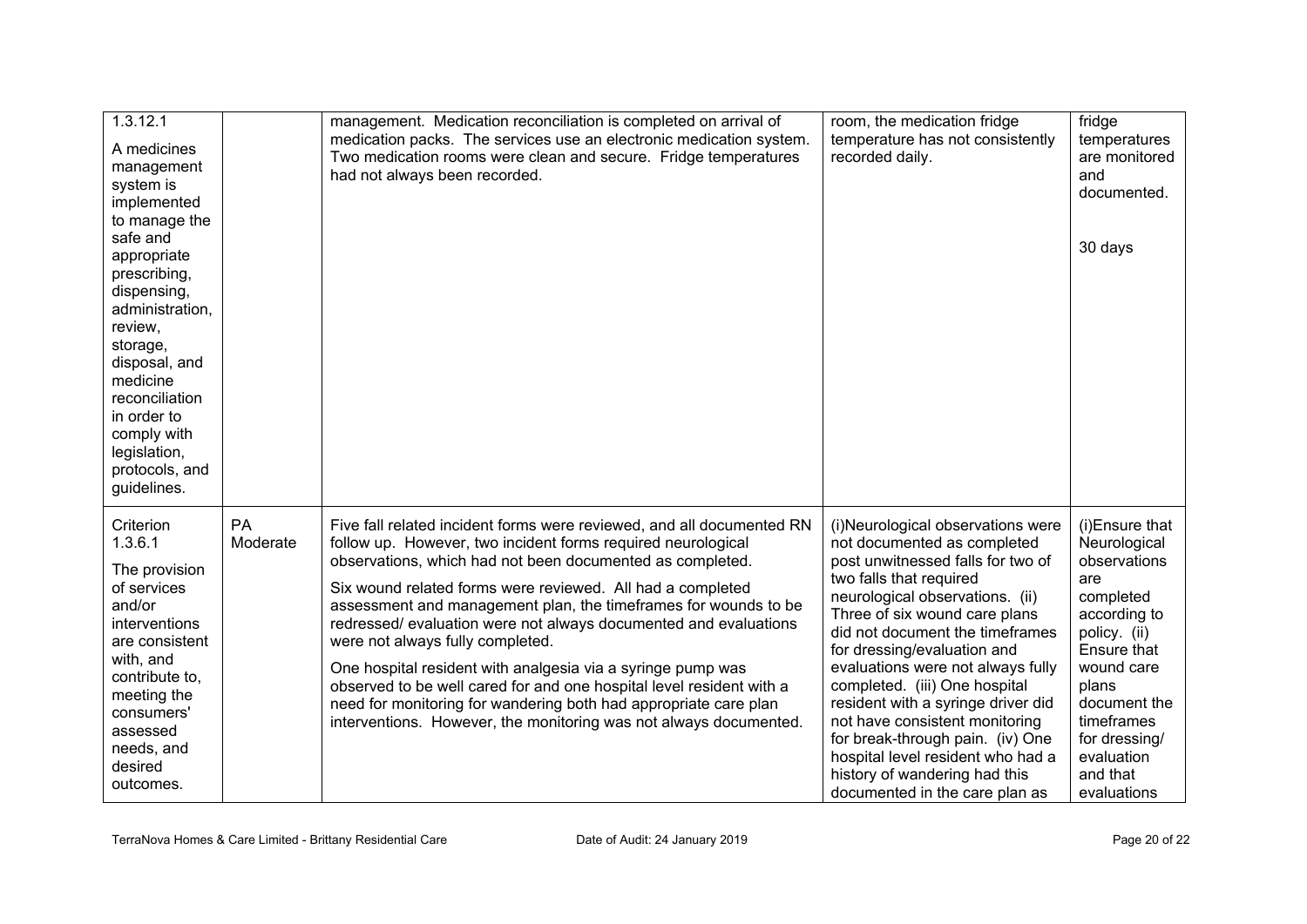|                                                                                                                         |                |                                                                                                                                                                                                               | well as the need for monitoring.<br>This monitoring was not<br>documented as completed.                                                     | are fully<br>documented.<br>$(iii) - (iv)$<br>Ensure that<br>monitoring is<br>documented<br>as per care<br>plan.<br>90 days |
|-------------------------------------------------------------------------------------------------------------------------|----------------|---------------------------------------------------------------------------------------------------------------------------------------------------------------------------------------------------------------|---------------------------------------------------------------------------------------------------------------------------------------------|-----------------------------------------------------------------------------------------------------------------------------|
| Criterion<br>1.4.7.5<br>An appropriate<br>'call system' is<br>available to<br>summon<br>assistance<br>when<br>required. | PA<br>Moderate | A call bell system is in place. The system has been reviewed and is<br>appropriate to services. However, during tours of the building, call<br>bells were not always evidenced to be accessible to residents. | Two residents were heard calling<br>out by the auditor, both did not<br>have bells within reach, this was<br>rectified on the day of audit. | Ensure that<br>resident have<br>access to a<br>call system<br>30 days                                                       |